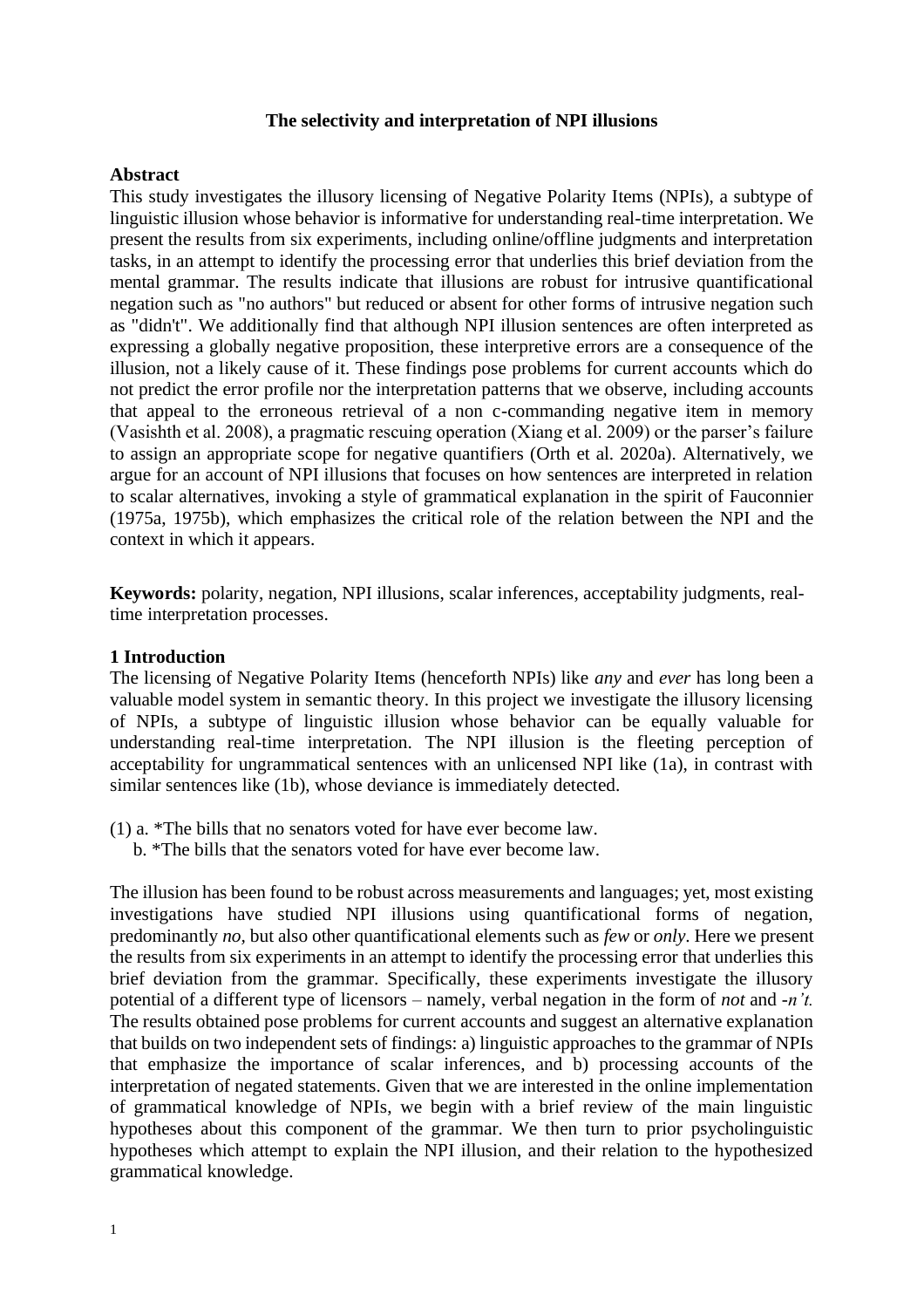## *1.1 The grammar of NPIs*

The vast majority of words in the lexical inventories of natural languages can occur in both positive and negative contexts. However, languages also have lexical items whose distribution is restricted by the polarity of the context in which they appear, known as *polarity items*. The most salient subtypes of these are positive polarity items (PPIs) and negative polarity items (NPIs). The class of English NPIs includes adverbs like *ever*, *anymore*, *yet* or *in years*, the determiner *any*, noun phrases such as *a red cent* or *a thin dime* and verb phrase idioms like *lift a finger*, *have a hope in hell* and so forth. Roughly (we will refine this definition later) these elements must occur in the scope of a negative element, and thus, are unacceptable in positive contexts (cf. (2a/b)). Note that mere linear precedence of a negative element with respect to the NPI is not enough: the NPI must be under the scope of the negative element (often understood as syntactic c-command) (Laka, 1994). For example, in (2c), the negative element *wasn't,* inside the relative clause, is structurally irrelevant to the NPI, resulting in ungrammaticality.

- (2) a. **No** student has **ever** complained about the coursework.
	- b. \*The student has **ever** complained about the coursework.
	- c. \*The student who **wasn't** in class has **ever** complained about the coursework.

A prominent focus of NPI research is what Ladusaw (1996) called *the licensing question*. That is, to provide a unified analysis of the collection of elements and contexts that license NPIs. While the canonical NPI licensor is explicit negation, the class of NPI-licensing environments is in fact much broader. NPIs can be found in questions, comparative structures, the scope of adversative predicates, the antecedent of a conditional, and many other contexts. Identifying the property that these contexts have in common – and accounting for variation across languages and across NPIs within a language – has been a primary focus of research on the grammar of NPIs.

One group of proposals emphasizes a key role for explicit negation in NPI licensing; in this framework, licensing is a syntactic relation between the NPI and an overt, c-commanding negative feature. In order to accommodate the acceptability of NPIs in other contexts, a secondary, indirect mechanism is postulated. This allows for an NPI-containing sentence without explicit negation to be accepted in virtue of its close relation to a sentence which does contain negation, as in (3). The details of that relation vary across proposals. For instance, Baker (1970) emphasizes the importance of logical entailments, while Linebarger (1987) argues that the key relation is that of implicature, and for Giannakidou's (2006) "rescuing" operation, it is any proposition "made available" by the global context.

(3) I doubt that you will **ever** pass the exam = I **don't** think that you will **ever** pass the exam.

A contrasting idea simultaneously emerged in the works of Fauconnier (1975a, 1975b), which treats the distribution of NPIs as only one case study in the broader phenomenon of semantic and pragmatic polarity. The key idea lies in the observation that some sentential contexts are associated with scales in virtue of our world knowledge – if *Ann did not do x to help* and *y* is more effort than *x*, we might typically infer that *Ann did not do y to help* (importantly for Fauconnier, this is not an entailment, merely an implicature). Thus, if we take *lift a finger* to indicate the minimum possible effort, then *Ann did not lift a finger to help* will, in virtue of the associated scale, imply that *Ann did not do x to help* for all other values of *x*. Flipping the polarity of the sentence has the effect of reversing the scale – if *Ann did x to help* and *y* is more effort than *x*, we cannot infer *Ann did y to help*. Thus, an NPI like *lift a finger*, which indicates the minimum effort, will not carry any implications about the rest of the scale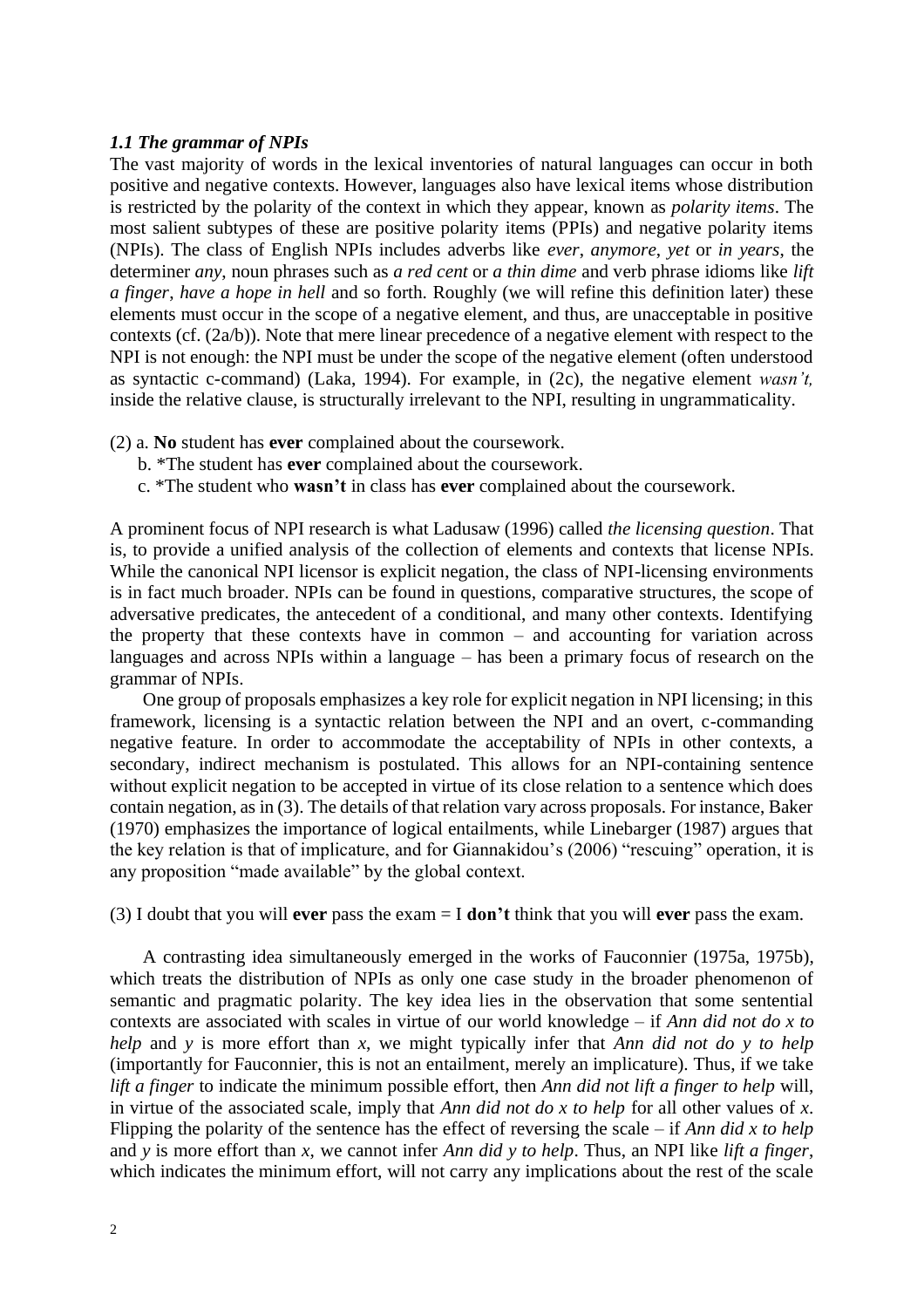in a scale-reversed (positive) context, and so the NPI loses its idiomatic, quantificational reading in the sentence *Ann lifted a finger to help*. Note that while this account does not exactly provide an answer to the licensing question as stated above, it does predict that any context in which a polarity item is acceptable will fail to license the same polarity item if its polarity is reversed.

This key intuition has been pursued in two different approaches to NPI licensing – those that emphasize the meaning of the licensor and those that emphasize the meaning of the NPI. Ladusaw (1980, 1996) and subsequent work in the first category formalized NPI licensing as scope by a downward-entailing operator. "Downward entailment" is simply entailment from more general to more specific statements, such as the inference from (4a) to (4b). Note that this entailment does not hold if the negative operator *not* is removed from both sentences.

- (4) a. The students have not complained about the coursework.
	- b. The students have not complained loudly about the coursework.

Though there is clearly a resemblance between Fauconnier's scales and Ladusaw's downward entailment, the theories are not isomorphic. They differ in their focus on pragmatic versus truth conditional aspects of meaning, as well as the locus of licensing. For Fauconnier it is the scalar alternatives themselves that allow the NPI to be successfully interpreted in context, whereas NPIs in Ladusaw's framework are licensed by a scope relation to a licensor. Thus, an online NPI-licensing mechanism that is faithful to the grammar will require the rapid computation of different types of information under these two hypothesized grammars. The question of what is computed online will be central to hypotheses about what drives illusions.

A separate body of research, also building on Fauconnier's observation about pragmatic scales, has highlighted aspects of the NPI's meaningful contribution to the sentence. Kadmon & Landman's (1993) influential analysis of the NPI *any* proposes that the function of NPIs is to strengthen the claim expressed by the sentence in which they occur. They specifically argue that *any* is used to widen the domain of quantification, and that for the NPI to be pragmatically felicitous, this widening effect must strengthen the statement. Following this current, some authors implemented the notions of widening and strengthening by focusing on the relevance of subdomain alternatives and scalar inferences in the occurrence of NPIs (e.g. Krifka 1995; Israel 1997, 2011; Chierchia 2006). The central idea of these approaches, following Fauconnier's initial insight, is that the meanings of NPI-containing sentences correspond to extreme values along a scale of ordered alternatives that can be contextually inferred.

From this brief presentation of the main theoretical approaches to the grammar of NPI licensing, it is clear that negative polarity phenomena lie at the interface of syntactic, semantic and pragmatic mechanisms. While we should be cautious about selecting among competing grammatical theories on the basis of sentence processing data, we note that some formulations of the language user's knowledge lend themselves more to some processing mechanisms. For example, grammatical hypotheses that define licensing as a syntactic relation between an NPI and the features of a prior licensor might be straightforwardly implemented as a memory retrieval operation of that prior negative word. In contrast, hypotheses that treat licensing as an operation that relates the NPI-containing sentence to its alternatives would instead require a process by which those alternatives are activated and compared. Against this backdrop, we now turn to existing research on the illusory processing of NPIs.

#### *1.2 Accounts of NPI illusions*

While there is much diversity in extant accounts of the mechanism underlying NPI licensing, the grammatical accounts of NPI licensing explored above all predict that (5a) is grammatical and (5b) and (5c) are ungrammatical in virtue of the lack of an appropriate licensor for the NPI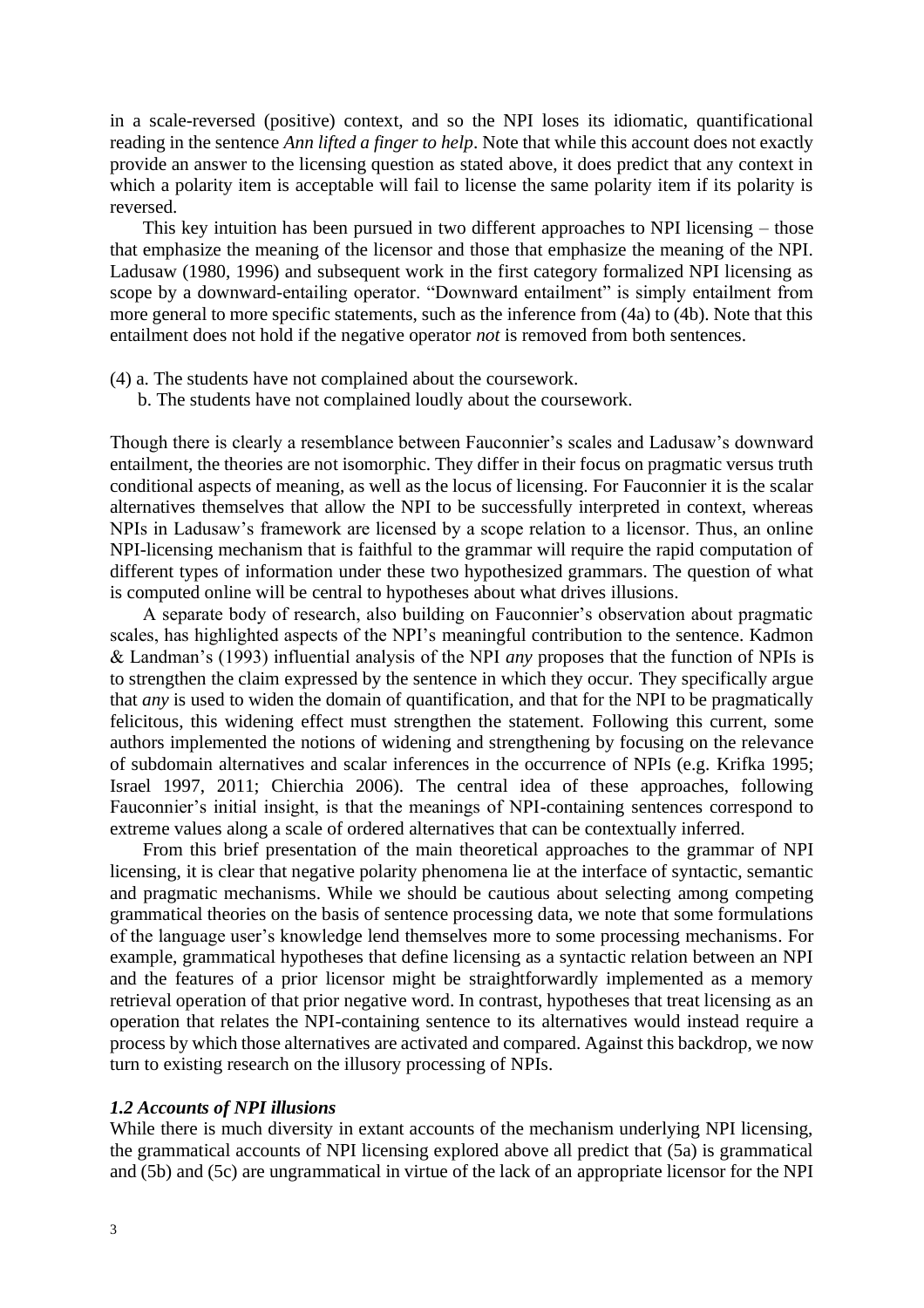*ever* (examples from Parker and Phillips 2016). Informal acceptability judgments typically align with this prediction – native speakers accept  $(5a)$  and reject  $(5b)$  and  $(5c)$ . Critically, however, (5b) and (5c) are not alike in online measures such as speeded acceptability. Comprehenders sometimes fail to detect the ungrammaticality of sentences like (3b), leading to a grammatical illusion.

- (5) a. **No** authors [that the critics recommended] have **ever** received …
	- b. \*The authors [that **no** critics recommended] have **ever** received …
	- c. \*The authors [that the critics recommended] have **ever** received …

… acknowledgement for a best-selling novel.

The existence of illusion effects in the processing of unlicensed NPIs is an empirically robust phenomenon, both across languages and measurements. It has been replicated using methods such as speeded acceptability judgments (*German*: Drenhaus et al. 2005; *English*: Xiang et al. 2006; Parker & Phillips 2016; de-Dios-Flores et al. 2017; Hildebrandt & Husband 2019; Muller et al. 2019; Orth et al. 2020a; *Korean*: Yun et al. 2018), self-paced reading (*English*: Parker & Phillips 2011, 2016; Xiang et al. 2013; Ng & Husband 2017; *Turkish*: Yanilmaz & Drury 2018a), eye-tracking (*German*: Vasishth et al. 2008; *English*: Orth et al. 2020b) and event-related potentials (*German*: Drenhaus et al. 2005; *English*: Xiang et al. 2009; *Turkish*: Yanilmaz & Drury 2018b; Lee et al. 2018; *Korean*: Lee et al. 2018). Yet, the processes that lead to the facilitation of ungrammatical illusion sentences are still not well understood. We take the key question to be why a comprehension system equipped with a grammar of NPI licensing appears to not respect these grammatical constraints in initial stages of processing. This framing question forces us to consider not only the assumed grammatical knowledge but also the possible mechanisms for implementing grammatical knowledge in a rapid incremental comprehension system.

There are two existing influential approaches to the NPI illusion: one that conceptualizes NPI licensing as fundamentally a memory retrieval operation and places blame for illusions on properties of the memory architecture (Vasishth et al. 2008), and one that highlights pragmatic inferences such as a "rescuing" operation for NPIs not licensed by explicit negation and places blame for illusions on overzealousness in this system (Xiang et al. 2009). We will refer to these as the *memory-based hypothesis* and the *pragmatic rescuing hypothesis*, respectively.

Under the memory-based hypothesis, memory retrieval operations are executed via parallel cue-based activation of content-addressable items (Lewis & Vasishth 2005). The licensing of an NPI in real time is re-framed as a problem of retrieving a licensor from the memory store of the preceding sentence fragment. In this model, the successful retrieval of an item in memory is the result of the item's level of activation and the item's feature-by-feature match to the retrieval cues. For NPI licensing, [+negation] and [+c-command] have been suggested as candidate retrieval cues, but other cue combinations are possible. For example, [+downward entailing] and [+scope] would be appropriate features in a processing theory that hews more closely to Ladusaw's (1979) downward entailing hypothesis. There are notable challenges in implementing relational notions like c-command and scope as retrieval cues, but these do not impact the current discussion. The key component of the memory hypothesis for explaining illusions is the possibility of multiple partial matches. That is, representation of *no critics* in an illusion sentence like (5b) results in a match of the [+negation] retrieval cue but not the [+ccommand] retrieval cue. The existence of this partial match results in a higher probability of acceptance compared to baseline sentences like (5c). This approach treats NPI licensing as analogous to other kinds of dependency resolution like agreement illusions (Wagers et al. 2009; Jäger et al. 2017). Note, however, that the profile of these illusions is not uniform (see Parker and Phillips 2016 among others).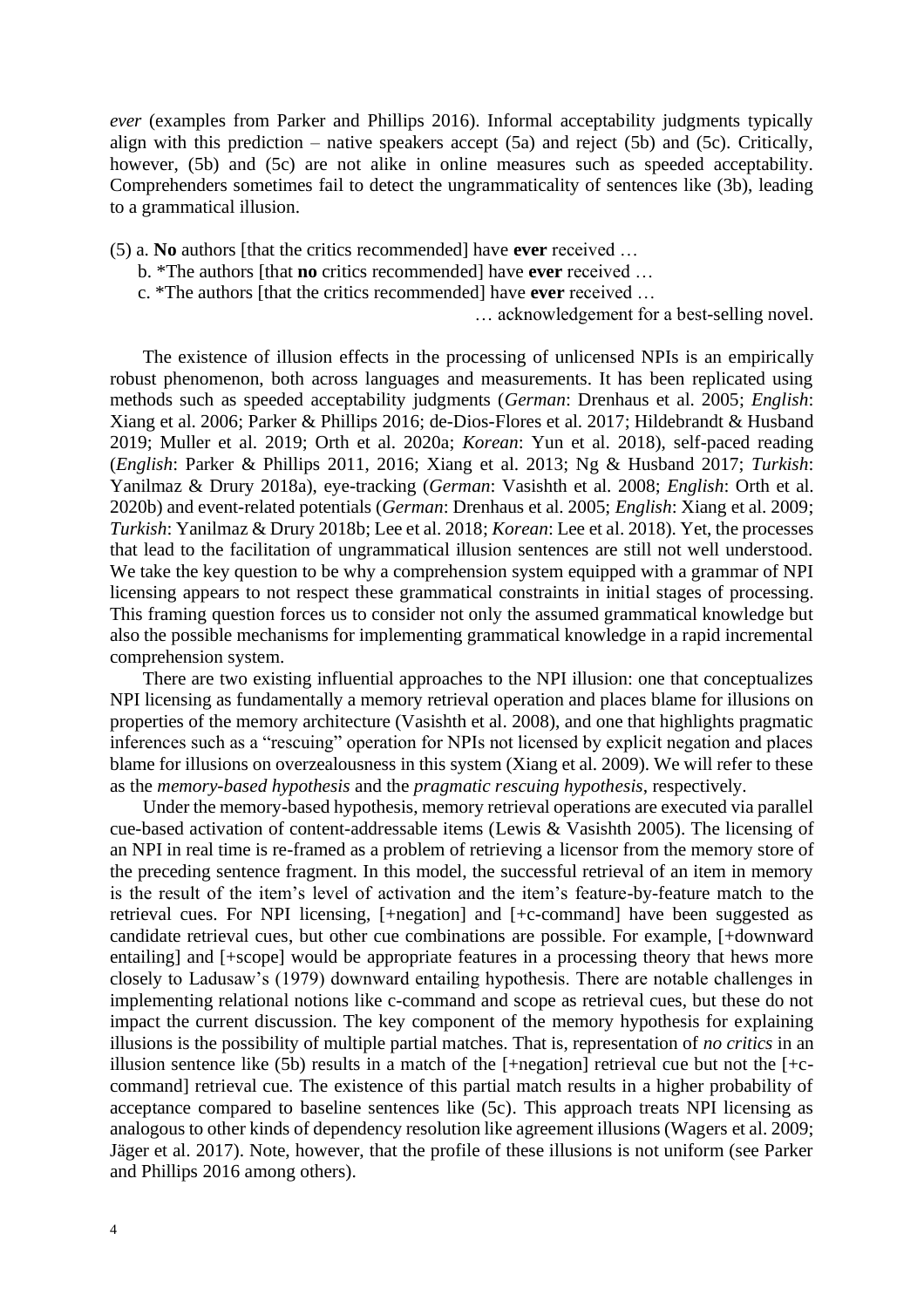An alternative proposal attributes illusions to the over-application of the same kinds of indirect pragmatic licensing mechanisms (discussed in §1.1) that have been proposed to account for the acceptability of NPIs in some contexts that are not explicitly negative (Xiang et al. 2009). Under this hypothesis, the use of restrictive relative clauses in NPI illusion sentences is critical, since these modifiers generate contrastive implicatures via Gricean mechanisms (e.g. Sedivy et al., 1999). Importantly, these contrastive implicatures are globally negative – that is, for a sentence like (6b), some other set of authors is inferred to have not received acknowledgement, etc. Thus, the same pragmatic mechanism that allows for NPIs in contexts like the scope of *doubt* (see (3) above) may yield an impression of acceptability for NPI illusion sentences. Critically, the claim is not that NPI illusions result from valid negative inferences which would yield full acceptability as in (3), but rather, that the possibility of generating negative inferences results in some momentary pragmatic confusion. An explanation along similar lines is proposed in Mendia et al., (2018), who suggest that some illusions arise because a covert exhaustive operator (e.g. a silent *only*) is inferred, making this contrastive implicature an entailment.

Both of these hypotheses treat NPI illusions as a highly general phenomenon – illusions should occur (with some probability) for all sentences containing a main clause NPI and structurally irrelevant licensor. However, as Orth et al. (2020a) and our Experiments 1-5 show, this generality does not exist. Rather, NPI illusions appear to be specific to contexts where the relative clause expresses a negatively quantified meaning. This surprising finding motivates a third approach, the *scalar alternatives hypothesis*, which we propose here. This hypothesis places focus on the role of scalar alternatives in NPI licensing, and predicts that illusions occur when an NPI appears shortly after a clause evoking appropriate alternatives, which we argue is more likely to occur for clauses containing negative quantifiers. This hypothesis is partly motivated by claims about the processing of negation, a literature that has proceeded largely independently from work on NPI licensing.

Researchers such as Tian & Breheny (2016) and Xiang et al. (2020) have proposed that the comprehension of a negated statement requires the activation of a Question Under Discussion (QUD), or a possible question to which the negated statement could be an answer. In most natural communicative scenarios, the common ground establishes a QUD before the negative sentence is uttered, and the negative sentence can be easily understood. Negative sentences in isolation often result in processing challenges because of the need to rapidly accommodate a QUD. For example, an out-of-the-blue utterance such as *I didn't cheat on the exam* may lead to suspicion that the speaker did in fact cheat (or has been accused of cheating). In this framework, this suspicion arises because the listener infers that the QUD is whether cheating occurred, indicating that this was not a settled part of the common ground. Thus, a negated sentence triggers consideration of the QUD to which it is an answer, as well as the other possible answers to that QUD (the alternatives). We suggest that different negative elements may evoke different QUDs – specifically, negative quantifiers may evoke scalar QUDs (and scalar alternatives) whereas simple verbal negation typically evokes polar QUDs (and binary alternatives). For example, *no one cheated on the exam* may evoke the QUD *how many people cheated on the exam?* whereas *I didn't cheat on the exam* may evoke the QUD *did the speaker cheat on the exam?*. Furthermore, scalar approaches to NPI licensing, as we discussed previously, suggest that NPIs are licensed when contained in a proposition that represents the strongest claim in a scale of pragmatic alternatives (e.g. Chierchia 2006; Fauconnier 1975a, 1975b). Combining this idea with the QUD framework just discussed, it is possible that encountering a negative quantifier such as *no* may provide an appropriate pragmatic context for NPI interpretation even before an NPI is encountered. Thus, if alternatives that have been activated within the relative clause are not rapidly inhibited, the main-clause NPI may be interpreted with respect to this representation, resulting in the fleeting perception of acceptability.

We now turn to a fourth hypothesis, initially proposed by de-Dios-Flores et al. (2017) and later developed by Orth et al. (2020a), which must be acknowledged in light of the contrast between quantificational and non-quantificational licensors that will be demonstrated in what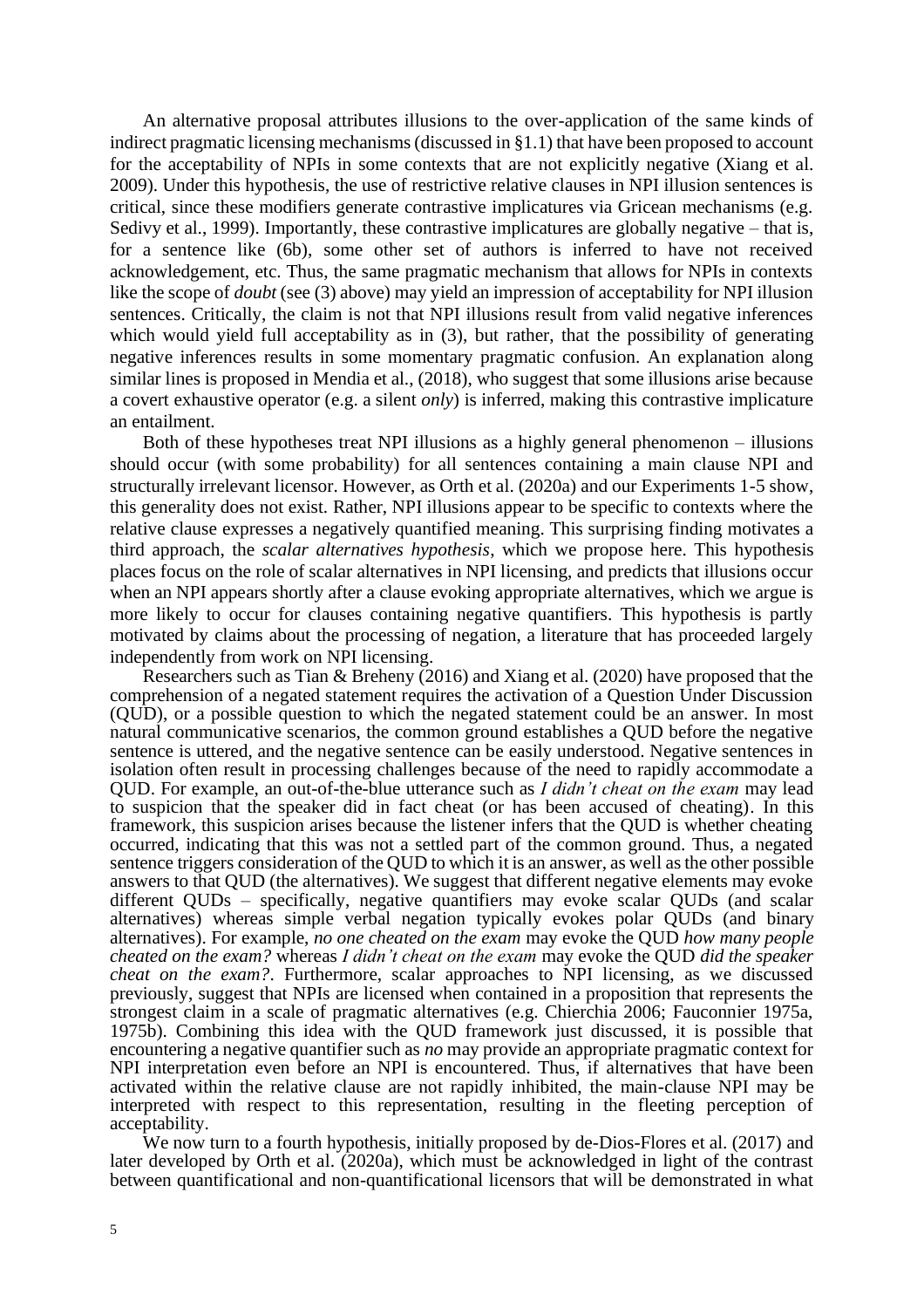follows. This account, which we will call the *scope miscalculation hypothesis,* treats NPI illusions as a result of the parser's failure to accurately calculate the scope of negative quantifiers. This proposal appeals to the fact that quantifiers are sometimes compatible with multiple scope interpretations, and effectively treats the acceptance of the main clause NPI as merely a side effect of a prior error in determining the interpretation of a negative quantifier. We directly address this possibility in Experiment 4.

Lastly, we note an initially appealing hypotheses that warrants brief consideration. This account proposes that an error in signal detection generates confusion of *never* for *ever*, due to the orthographic and phonological similarities of the two words. Crucially, substituting *never* in place of *ever* would provide a grammatical continuation for NPI illusion sentences. Yet, despite the appealing simplicity of such an account, findings by de-Dios-Flores (2019) show that continuations with *never* are judged unacceptable in online and offline tasks. This means that if, in NPI illusion sentences, *ever* were being mistaken for *never,* we would expect a penalty in acceptability ratings, rather than a boost, contrary to the NPI illusion pattern.

#### *1.3 The present investigation*

Here we test a few of the clearest predictions made by the hypotheses being considered as explanations for the NPI illusion. First, the memory-based hypothesis is committed to an NPI-licensing operation that retrieves licensors from prior linguistic context using some set of features that all licensors share. We can be confident that verbal negation such as *not* or *didn't* would have the relevant features, since verbal negation licenses all NPIs in English. Thus, the hypotheses clearly predicts that embedded verbal negation should cause illusions. In Experiments 1-3 we test this prediction and find that it is not borne out. Orth et al. (2020a) report similar findings. We note that the pragmatic rescuing hypothesis is also unable to straightforwardly account for this finding, whereas both the scope miscalculation hypothesis and the scalar alternatives hypothesis predict this effect.

Next, in Experiment 4, we address the predictions of the scope miscalculation hypothesis. Using a sentence comprehension task, we evaluate whether NPI illusion sentences are interpreted in a way that suggests errors in assigning quantifier scope. This hypothesis predicts high rates of negative interpretations of the main clause for sentences with embedded negative quantifiers, regardless of whether an NPI is later encountered. It additionally predicts that acceptance of illusion sentences occurs only when negative interpretations of the main clause have been established. Our findings do not align with these predictions.

Finally, in Experiments 5 and 6 we address a prediction of the scalar alternatives hypothesis. This hypothesis highlights the meanings of NPI-licensing contexts, rather than the properties of NPI licensors themselves. These last experiments address the role of meaningful content in the relative clause other than the licensor. We find that illusions can be found for verbal negation if one takes care to match the clause-level meaning to that of typical illusion sentences with negative quantifiers.

#### **2 Contrasting licensor types**

We now turn to the question of whether all non-c-commanding licensors interfere with NPI licensing. Uniformity of the illusion is a clear prediction of the memory-based hypothesis, whereas other explanations like the scalar alternatives hypothesis and the scope miscalculation hypothesis allow for variability across licensors. Indeed, the initial motivation for this manipulation was the suspicion that, contrary to verbal negation, the negative quantifier *no*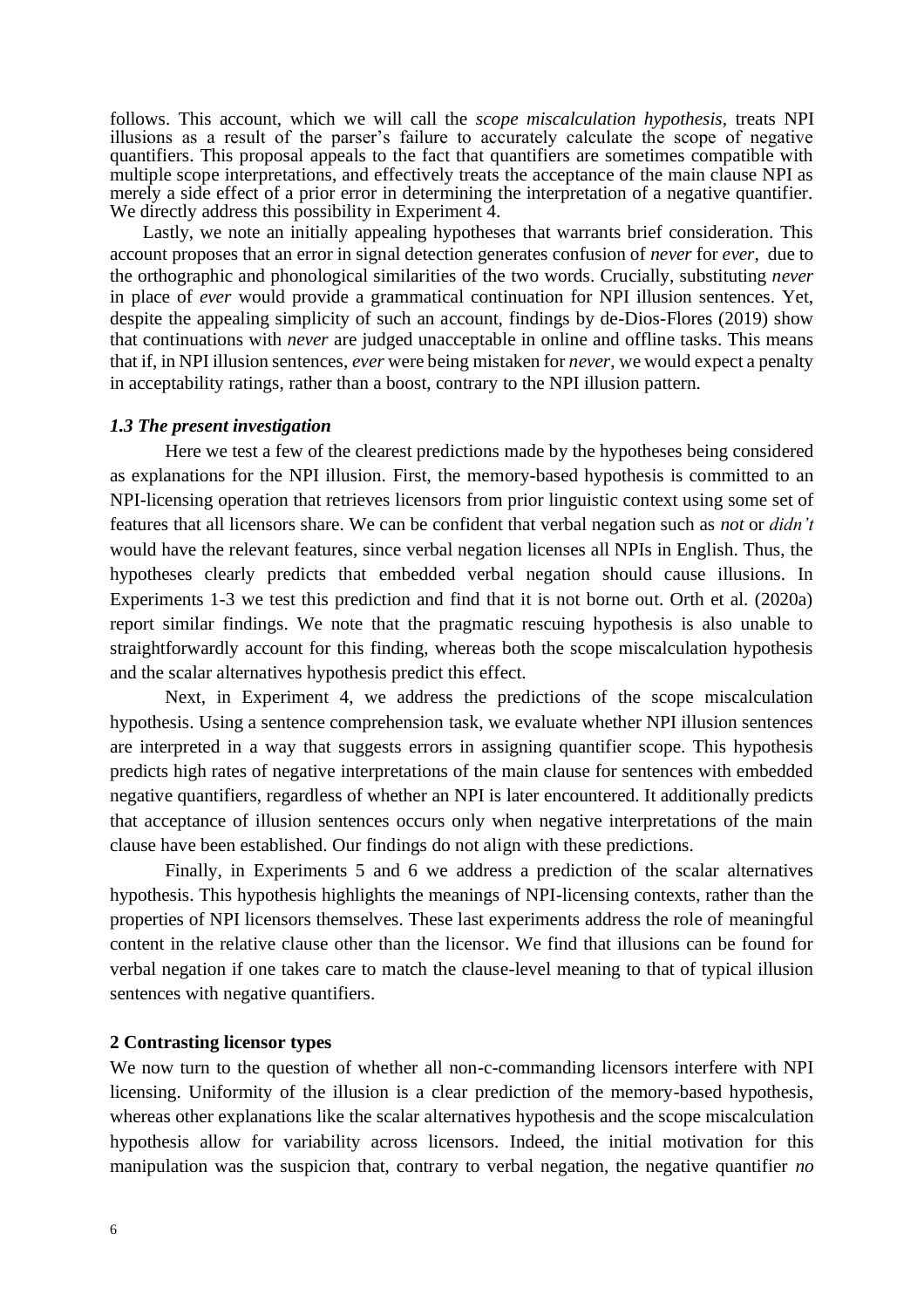implies strong or exceptionless claims, which are the kind of contexts in which NPIs are typically used. To test whether the illusion is in fact uniform across licensors, we compared standard illusion sentences like (6a) to sentences like (6b), in which the illusory licensor is nonquantificational.

- (6) a. \*The authors [that **no** critics recommended for the award] have **ever** received...
	- b. \*The authors [that the critics did **not** recommend for the award] have **ever** received...

...acknowledgement for a best-selling novel.

Experiment 1 used untimed acceptability ratings in order to verify that our stimuli are appropriate. Experiments 2 and 3 used speeded acceptability judgments to determine whether sentences like (6a) and (6b) behave similarly with respect to illusions.

# *2.1 Experiment 1: offline acceptability*

In order to establish that native speakers' perception of the experimental materials was as expected when given ample time, we conducted an offline acceptability experiment. The materials used in this and the following experiments were adapted from Parker & Phillips (2016) by adding a fourth condition with verbal negation. Additional minor edits were made to about half of stimuli in order to improve naturalness, match sentence length across stimuli, and remove modals, due to possible variability in the interaction of different forms of negation with the modal. Based on Parker & Phillips' untimed acceptability ratings, we expected to obtain a clear pattern of grammatical sensitivity: high acceptability ratings for sentences in which the NPI *ever* is licensed by a c-commanding negation and low ratings for sentences that lack a structurally-appropriate licensor. No differences were expected among the three ungrammatical conditions.

# *2.1.1 Participants*

16 US-based native speakers of English participated in this experiment. All participants provided informed consent and they received \$2 as compensation. In this and the following experiments participants were recruited using Amazon Mechanical Turk. In order to ensure that the participants were native speakers of English they were asked to complete a native speaker qualification test and only participants that answered at least 7 out of 9 questions correctly were allowed into the task. We excluded from our analyses workers whose judgments of filler trials did not reliably distinguish between grammatical and ungrammatical fillers, based on a onesided t-test. All 16 participants met these criteria. Average ratings for grammatical fillers were 6.07 out of 7, with a standard deviation of 0.59, and average ratings for ungrammatical fillers were 3.27, with a standard deviation of 0.85.

# *2.1.2 Materials*

The experimental materials consisted of 36 sets of items across 4 conditions that varied the presence, location, and type of licensor with respect to the NPI *ever*. This manipulation resulted in the four experimental conditions shown in Table 1. Conditions A, B, and D correspond to the standard grammatical baseline, embedded-*no*, and ungrammatical baseline conditions, respectively. Condition C (embedded-*not*) uses a similar structure to condition C in that it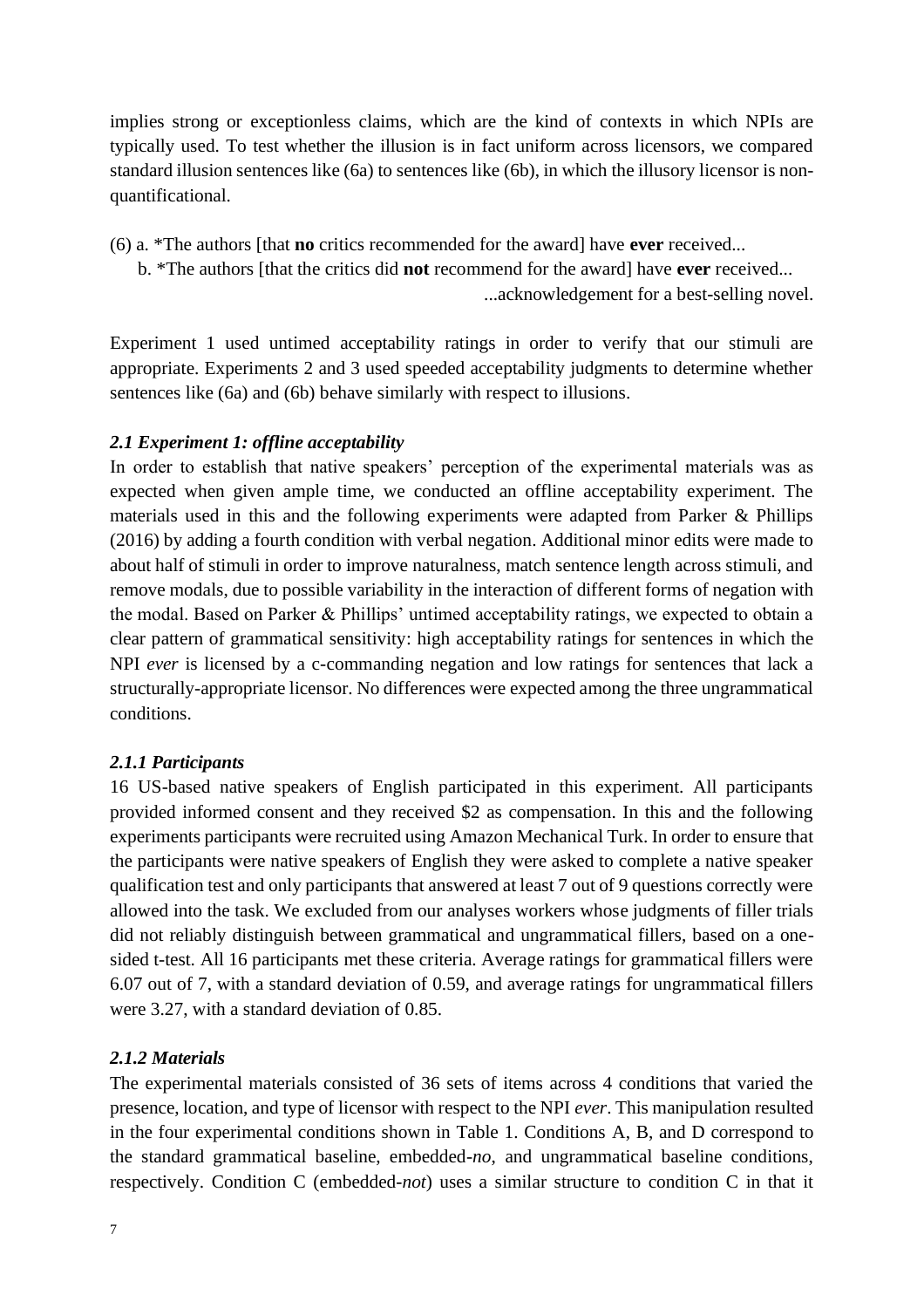contains a negative word that is structurally irrelevant to the NPI, but in this condition we use verbal negation.

| A. Grammatical baseline   | No authors [that the critics recommended] have ever received                      |  |
|---------------------------|-----------------------------------------------------------------------------------|--|
| <b>B.</b> Embedded no     | The authors [that <b>no</b> critics recommended] have <b>ever</b> received        |  |
| C. Embedded not           | The authors [that the critics did <b>not</b> recommend] have <b>ever</b> received |  |
| D. Ungrammatical baseline | The authors [that the critics recommended] have ever received                     |  |
|                           | acknowledgement for a best-selling novel.                                         |  |

**Table 1: Experimental materials for Experiment 1.**

Each participant rated 108 sentences: 36 experimental items and 72 fillers of similar length and complexity. The experimental items were distributed across 4 lists using a Latin Square design and the fillers were the same in each list. Of the 72 total fillers, 42 were constructed to include a range of violations in order to encourage full use of the 1 to 7 scale. The remaining 30 filler sentences were grammatical. During the delivery of the instructions, participants were asked to complete 6 practice items to ensure that they had understood the procedure.

# *2.1.3 Procedure*

The sentences were presented using Ibex Farm and the presentation order was randomized for each participant. The instructions asked participants to rate the sentence's acceptability using a 7-point scale in which 7 was the most acceptable value and 1 the least acceptable. Each sentence was displayed on the screen together with the scale, and participants could take as much time as needed before providing their rating. The task was completed in less than 20 minutes.

# *2.1.4 Analysis*

The results for this and the following experiments were analyzed using a linear mixed-effects model whose maximal structure was initially built including by-subject and by-item random intercepts and slopes for the experimental conditions. When this model failed to converge, it was reduced according to the recommendations provided by Barr et al. (2013). *P*-values were derived using the lmerTest package (Kuznetsova et al. 2017). Further details are included in Supplementary Files. The relevant contrasts for this experiment used dummy coded variables as follows: to identify the effect of grammaticality, the grammatical baseline condition was used as the reference level, resulting in contrasts between this and the three ungrammatical conditions (i.e. embedded-*no*, embedded-*not*, and the ungrammatical baseline). To identify the effect of embedded negation, the ungrammatical baseline condition was used as the reference level, resulting in contrasts between the ungrammatical baseline and embedded-*no,* and the ungrammatical baseline and embedded-*not*.

# *2.1.5 Results*

The results from this experiment are presented in Figure 1. The model results revealed a clear effect of grammaticality shown by significant differences between the grammatical baseline condition and the other three experimental conditions (grammatical baseline vs. embedded-*no*: β=-2.88, SE=0.26, t=-10.93, p<.001; grammatical baseline vs. embedded-*not*: β=-3.49,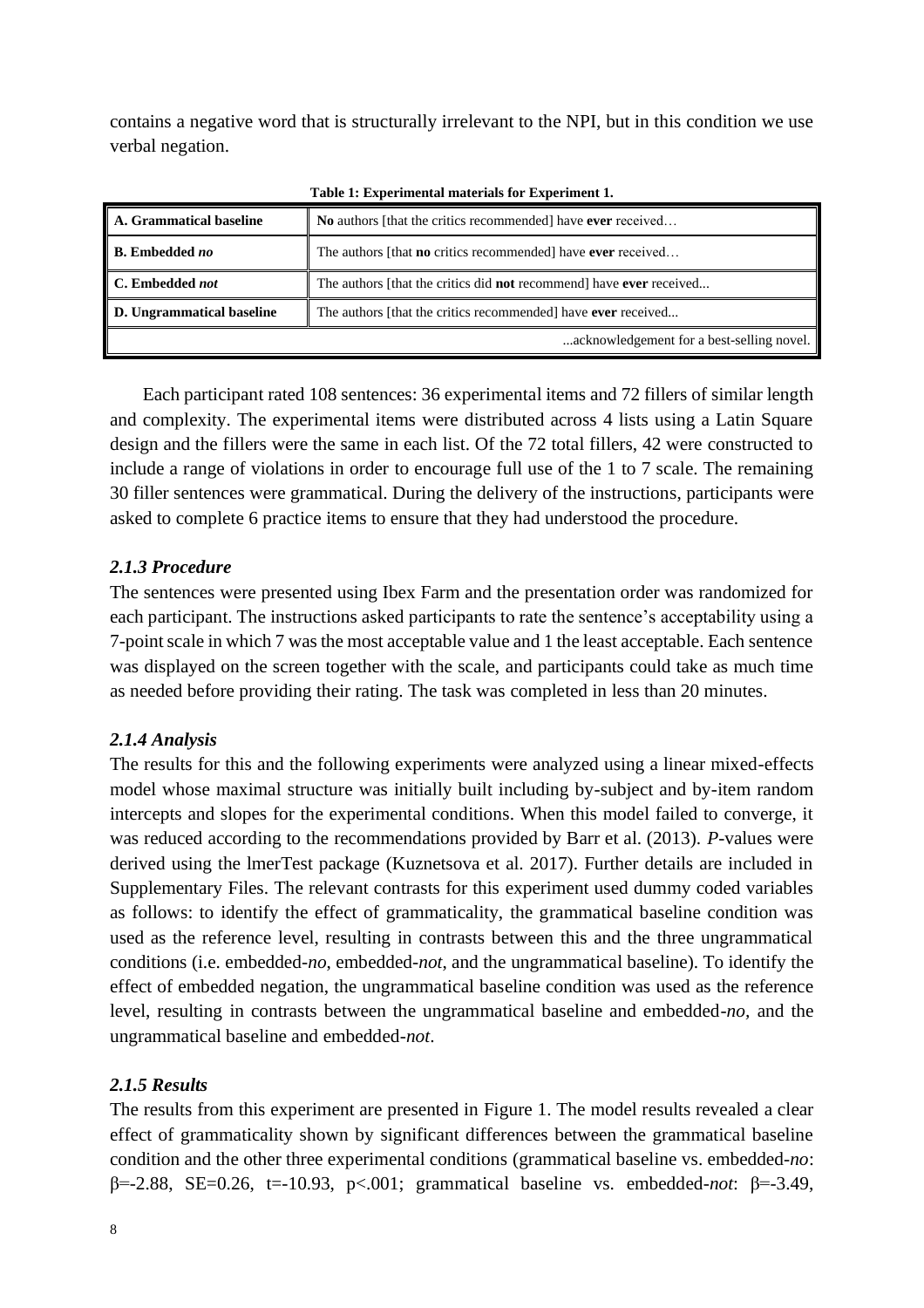SE=0.25, t=-14.01, p<.001; grammatical baseline vs. ungrammatical baseline:  $\beta$ =-3.42, SE=0.28, t=-12.19, p<.001). Furthermore, ungrammatical sentences containing embedded-*no*  were rated significantly higher than ungrammatical baseline sentences, though this effect was numerically small: on average, ratings of 1.76 vs 2.30 ( $\beta$ =0.54, SE=0.22, t=2.37, p=.03). No differences were observed between sentences containing embedded-*not* and ungrammatical baseline sentences ( $\beta$ =-0.07, SE=0.11, t=-0.65, p=.52).



**Figure 1. Mean ratings for the experimental conditions in Experiment 1. Error bars indicate standard error of the mean across subjects.**

## *2.1.6 Discussion*

The results show that participants clearly identify the grammatical baseline condition as acceptable and the ungrammatical baseline condition as unacceptable. In addition, the ratings observed for the two conditions containing embedded negative elements are highly degraded relative to the grammatical baseline. In this regard, these results confirm that, in an untimed task, speakers are sensitive to NPI licensing contrasts in our materials.

Nonetheless, we observe a small boost for the embedded-*no* condition when compared to the ungrammatical baseline condition. Note that similar patterns have been observed in other NPI illusion experiments (e.g. Xiang et al. 2006; Yanilmaz & Drury 2018). There are a few possible explanations for this boost. One possibility is that our embedded-*no* sentences are truly more acceptable than ungrammatical baseline sentences (and embedded-*not* sentences). This could be, in principle, either due to a difference in grammatical status or a difference in any other component of sentence processing that contributes to acceptability (i.e. pragmatic naturalness). Since attributing this boost to a difference in grammatical status would amount to challenging the overwhelming generalization that NPIs can only be licensed when in the scope of a licensor, we do not pursue it further. However, it is possible that our items were slightly more natural in the embedded-*no* condition compared to the other ungrammatical conditions. The other possibility is that we are observing an illusion, even in an untimed task. Note that the fact that we allow participants as much time as they need to arrive at a confident judgment does not guarantee that they will take that time. In fact, Mechanical Turk workers are strongly incentivized to complete tasks as quickly as possible. Finally, it is of course possible that we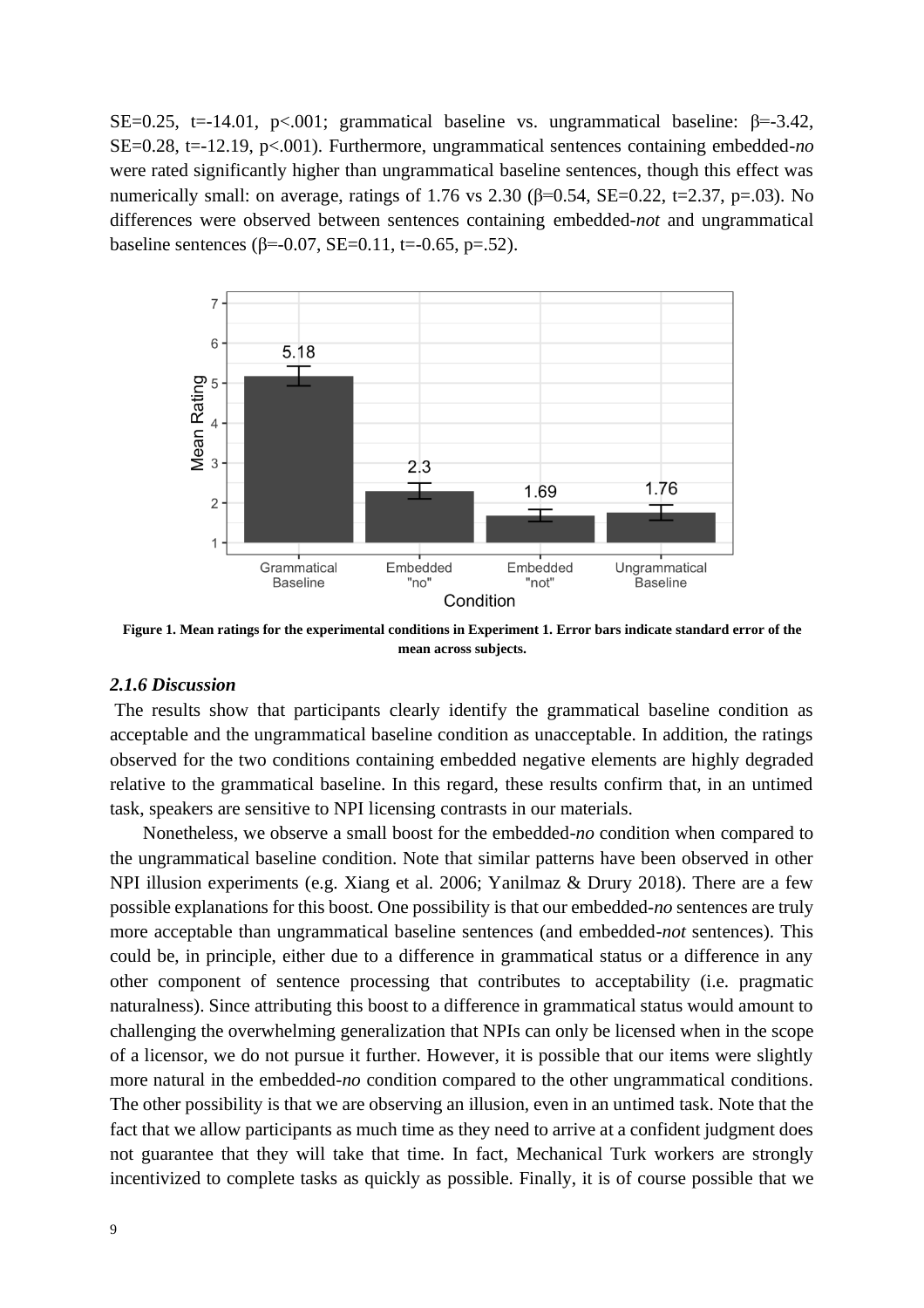are simply observing noise and the statistically significant (*p*=.03) finding is a false positive. We are unable to determine definitively whether the cause of the boost is a difference in naturalness, a persistent illusion, or a false positive, but due to the small effect size and the fact that embedded-*no* sentences are overwhelmingly judged unacceptable, it is appropriate to proceed with these items in a speeded-acceptability task.

# *2.2 Experiment 2: speeded acceptability*

In this and the following experiment we use a speeded acceptability judgement task to investigate the contrast between embedded quantificational negation and verbal negation in the emergence of illusion effects. Following previous speeded acceptability findings, we expect to replicate the well-documented illusion for sentences containing embedded quantificational negation *no.* The key question here is whether sentences containing embedded nonquantificational forms of negation – in this case, verbal negation *not –* in the relative clause also generate illusion effects and, particularly, if these effects are similar to those obtained with quantificational negation.

# *2.2.1 Participants*

35 US-based native speakers of English participated in this experiment. All participants provided informed consent and they received \$3 as compensation. We excluded workers who failed to provide a response within 2 seconds for 25% of fillers or more and workers whose judgments of filler trials did not reliably distinguish between grammatical and ungrammatical fillers, based on a chi-squared test. Note that while this is a relatively weak threshold for inclusion, all participants also completed a native speaker questionnaire before beginning the task. Thus, our goal in excluding participants was merely to identify those who were not attending to the task and clicking randomly. 4 workers were excluded based on these criteria, resulting in 31 participants in our analysis. The mean filler-trial accuracy of the included participants was 77%.

# *2.2.2 Materials*

The materials used in this task were the same 36 sets of experimental items and 72 filler sentences that were used in Experiment 1. Participants saw 3 practice trials before beginning the experiment.

# *2.2.3 Procedure*

In the speeded acceptability task, each sentence was displayed word by word at a rate of 400 ms. per word, in the center of the screen, using the RSVP paradigm. At the end of each sentence participants were asked to provide a *yes*/*no* button press judgment in response to the question "Was that a good sentence?" within 2 seconds. If participants failed to provide the judgment in time, a message indicated that they were too slow. The dependent measure was the acceptance rate across trials and participants. Although sentence-final judgments are relatively late for probing incremental representations, this method has been reliably used in prior studies of NPI illusions as well as other varieties of grammatical illusions (e.g. Drenhaus et al. 2005; Parker & Phillips 2016; Parker 2019; Orth et al. 2020a). There are at least two main advantages to this method: first, the effect size for illusions is big relative to more implicit measures like reading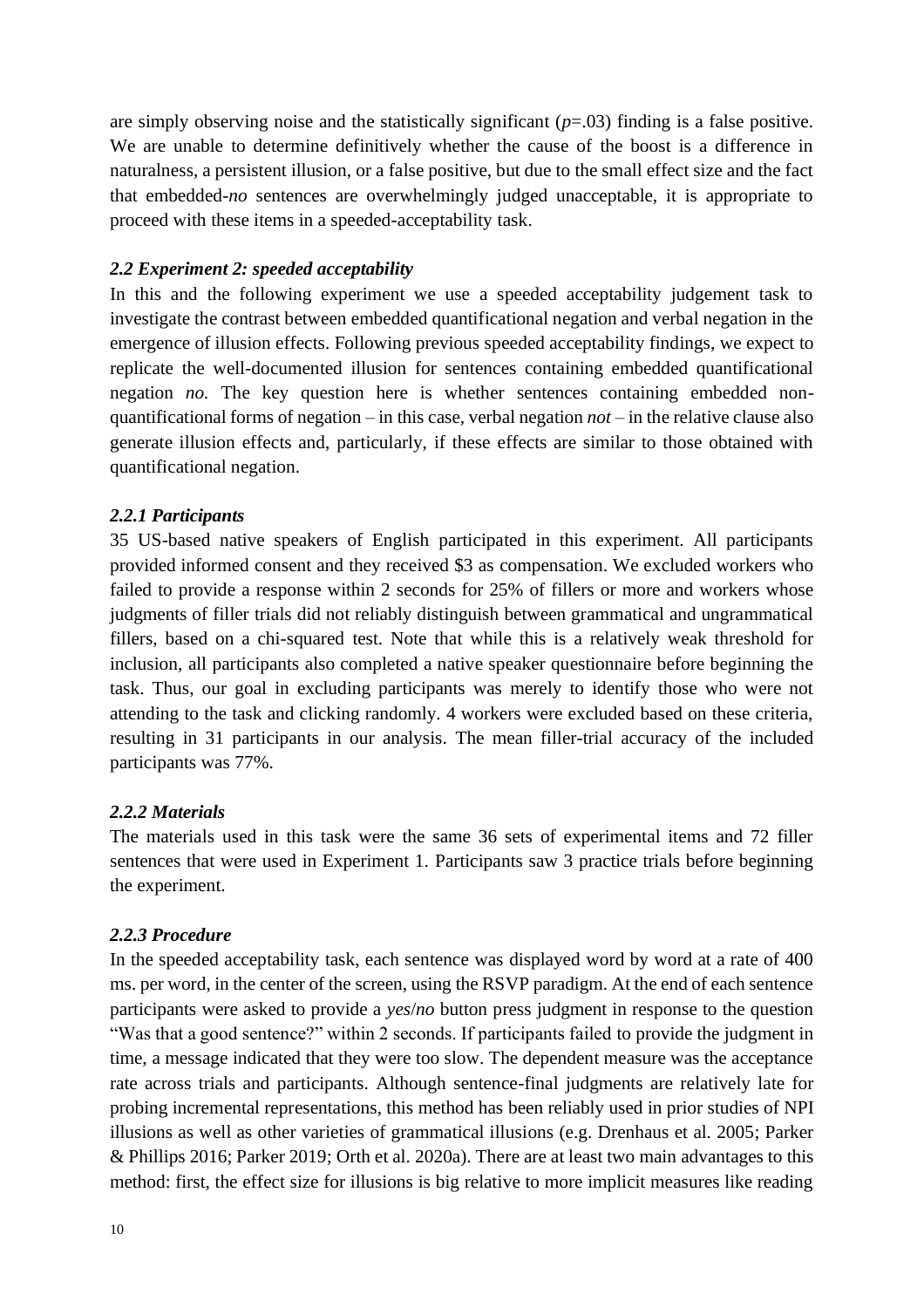times, and second, data can be easily collected over the internet. Note that while methods like self-paced reading and eye-tracking while reading are sometimes preferred because they allow for detailed information about the time-course of sentence processing, in this case, timing information is not necessary to answer questions like whether illusions occur. In our task, participants were instructed to read the sentences carefully and judge whether they came across as well-formed English. The task lasted for approximately 30 minutes and the order of presentation for experimental and filler sentences was randomized for each participant.

## *2.2.4 Analysis*

Results were analyzed using the same strategy as in Experiment 1 but using logistic mixedeffects models. Experimental manipulations were coded using dummy coding, treating the ungrammatical baseline condition as the reference, resulting in three factors which compared the effects of licensing (ungrammatical baseline vs grammatical baseline), the presence of embedded-*no* (ungrammatical baseline vs embedded-*no*), and the presence of embedded-*not* (ungrammatical baseline vs embedded-*not*), respectively. An additional model was constructed to compare the embedded-*no* and embedded-*not* conditions, using the embedded-*not* condition as a reference.

## *2.2.5 Results*

The results from this experiment are presented in Figure 2, which shows the proportion of *yes* responses given to each condition. An effect of grammaticality was observed ( $\beta$ =5.33, SE=0.39,  $z=13.70$ ,  $p<.001$ ), indicating that the grammatical baseline condition was significantly more likely to be judged acceptable than the ungrammatical baseline condition. An effect of embedded-*no* was observed ( $\beta$ =1.06, SE=0.28, z=3.74, p<.001), replicating the standard illusion effect for negative quantifiers. No effect of embedded-*not* was observed (β=0.26, SE=0.30, z=0.87, p=.39). Bayes factor and equivalence test analyses demonstrating that this null effect is reliable can be found in Supplementary Files. An additional model comparing embedded-*not* and embedded-*no* revealed a significant effect of the type of embedded negation ( $\beta$ =0.85, SE=0.28, z=3.01, p=.003), indicating that the embedded-*no* condition was significantly more likely to be judged acceptable than the embedded-*not* condition.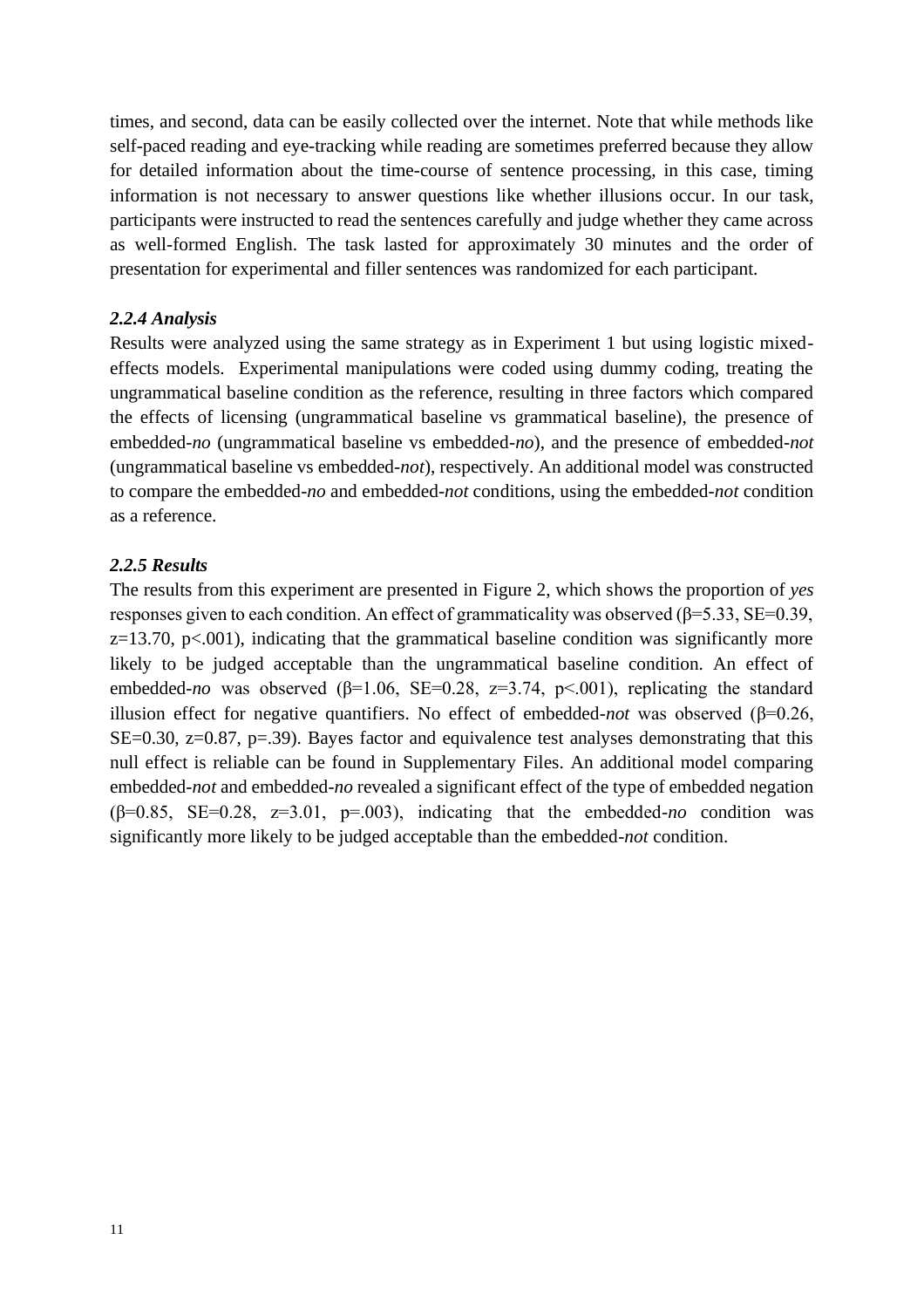

**Figure 2. Mean percentage of 'YES' responses for the experimental conditions in Experiment 2. Error bars indicate standard error of the mean across subjects.**

## *2.2.6 Discussion*

The results from Experiment 2 replicate the widely attested illusion effect for sentences containing *no* as an embedded licensor. This pattern of illusory licensing is not found when the embedded licensor is *not*. Before discussing the implications of this finding in detail, it is necessary to consider two potential confounds that could be behind the observed results. First, it is possible that participants' judgements across the task are influenced by comparisons made across trials. Since our experiment included both the quantificational negation and verbal negation conditions, it is in principle possible that illusions do exist for verbal negation, but these illusions are suppressed in our experiment due to cross-trial comparisons. A parallel issue has to do with the fact that sentences containing the non-contracted form of verbal negation (*did not* as opposed to *didn't*) might be perceived as less natural. The lower acceptability ratings we observed for this condition could be due to that unnaturalness, instead of a lack of illusions. We address both of these issues in the next experiment.

## *2.3 Experiment 3: speeded acceptability*

In order to address the concerns stated above, some small modifications were introduced to the materials and the design. First, the critical illusion conditions (embedded-*no* and embedded*not*) were tested as a between-subjects factor to avoid possible complications due to cross-trial comparisons. This results in two sub-experiments, each of which included the same grammatical and ungrammatical baseline conditions and only one of the embedded-licensor conditions. Second, in the verbal negation condition we used a contracted form to increase naturalness.

## *2.3.1 Participants*

49 participants were recruited for this task. The first group (24 participants) performed the subexperiment with embedded-*no*. The second group (25 participants) performed the subexperiment with embedded-*haven't*. All participants provided informed consent and they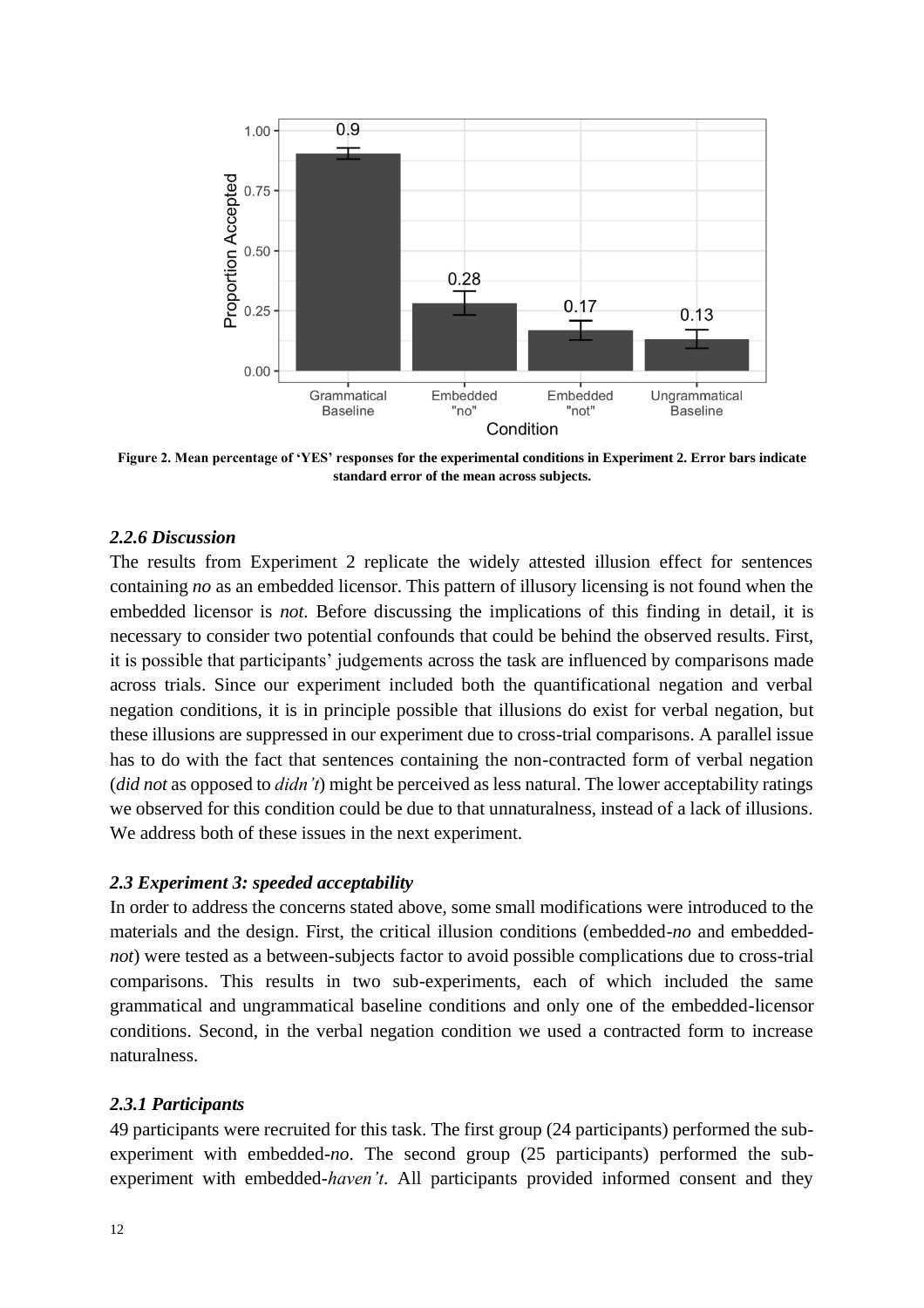received \$3 as compensation. We excluded workers who failed to provide a response within 2 seconds for 25% of fillers or more and workers whose judgments of filler trials did not reliably distinguish between grammatical and ungrammatical fillers, based on a chi-squared test. 1 worker was excluded from our analyses for the *not* sub-experiment resulting in 24 participants per sub-experiment (48 participants total). The mean filler-trial accuracy of the included participants was 81%.

# *2.3.2 Materials*

The experimental materials used in this task consisted of 36 sets containing the same four experimental conditions as Experiments 1 and 2. The experimental materials used here introduced some minor changes with respect to the previous experiments (cf. Table 2). As already noted above, we used a contracted form of verbal negation to increase naturalness. We also used the present perfect in the relative clause (where previously we had used the simple past), so that all four conditions had the same structure and the same number of words.

| A. Grammatical baseline    | No authors [that the critics have recommended in their reviews] have ever                   |
|----------------------------|---------------------------------------------------------------------------------------------|
| <b>B.</b> Embedded no      | The authors [that <b>no</b> critics have recommended in their reviews] have <b>ever</b>     |
| <b>C.</b> Embedded haven't | The authors [that the critics <b>haven't</b> recommended in their reviews] have <b>ever</b> |
| D. Ungrammatical baseline  | The authors [that the critics have recommended in their reviews] have ever                  |
|                            | received acknowledgement for a best-selling novel.                                          |

**Table 2: Experimental materials for Experiment 3.**

For the *haven't* sub-experiment, we selected the grammatical baseline, ungrammatical baseline, and embedded-*haven't* versions of our 36 items, and created three lists from these, together with 90 filler sentences of similar internal structure, length and complexity. Similarly, we constructed three lists for the *no* sub-experiment from the same set of items. The number of filler items was slightly increased with respect to the previous experiments in order to have more variability within the task. Grammaticality was balanced so that approximately half of the sentences were ungrammatical across the task. Each list had a total of 126 items and participants were randomly assigned to one of the six lists. During the delivery of the instructions, participants were asked to complete 6 practice items.

# *2.3.3 Procedure*

The speeded acceptability procedure followed the same steps as in Experiment 2. The task lasted for approximately 35 minutes.

# *2.3.4 Analysis*

Results were analyzed in the same way as Experiment 2. Experimental manipulations were coded using dummy coding, treating the ungrammatical baseline condition as the reference,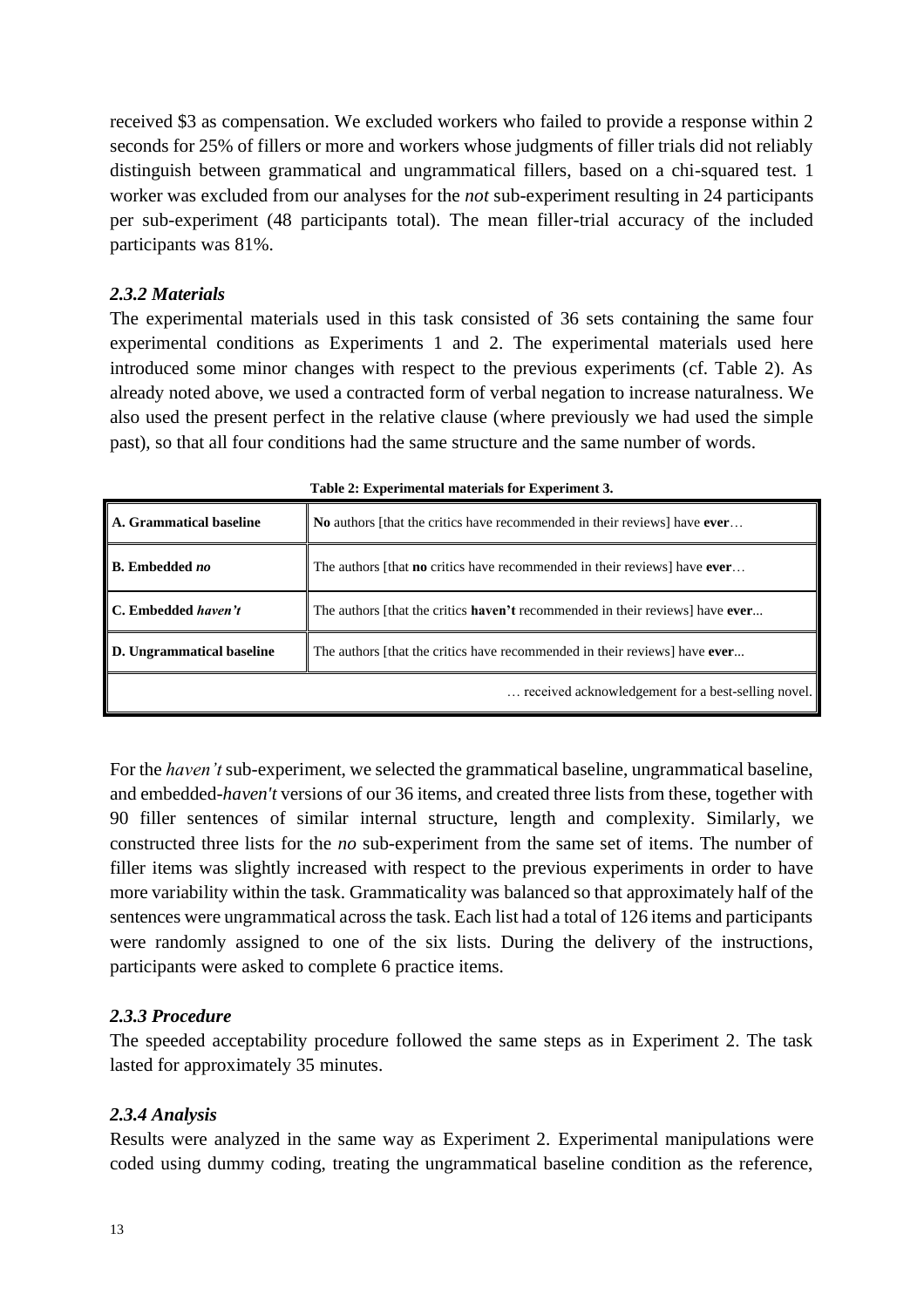resulting in two factors which compared the effects of licensing (ungrammatical baseline vs grammatical baseline) and the presence of an embedded licensor (ungrammatical baseline vs embedded-negation) respectively. Models comparing the two sub-experiments used sum coding for the factor comparing them.

## *2.3.5 Results*

The results are shown in Figure 3. A main effect of grammaticality was observed  $(\beta=4.05,$ SE=0.20,  $z=19.76$ ,  $p<.001$ ), indicating that, averaging across sub-experiments, the grammatical baseline condition was significantly more likely to be judged acceptable than the ungrammatical baseline condition. A main effect of embedded-negation was observed (β=0.58,  $SE=0.17$ ,  $z=3.35$ ,  $p<.001$ ), indicating that, averaging across sub-experiments, the embeddednegation conditions were significantly more likely to be judged acceptable than the ungrammatical baseline condition. We additionally observed a significant negation-type by sub-experiment interaction ( $\beta$ =-0.67, SE=0.17, z=-3.84, p<.001). Planned comparisons indicated that the effect of embedded-negation was present only for the *no* sub-experiment (β=1.28, SE=0.24, z=5.44, p<.001). The *haven't* sub-experiment revealed no significant effect of embedded-negation ( $\beta$ =-0.08, SE=0.26, z=-0.33, p=.75). Once again, because the claims rely on a null finding, we present analyses using bayes factors and equivalence tests in Supplementary Files.



**Figure 3. Mean percentage of 'YES' responses for the experimental conditions in Experiment 3. Error bars indicate standard error of the mean across subjects.**

## *2.3.6 Discussion*

The results from Experiment 3 replicate those from Experiment 2 in all relevant aspects. First, there is a clear illusion effect for sentences containing embedded-*no*. Second, this task replicated the lack of statistically significant illusion effects for sentences containing embedded non-quantificational negation. Since the results from Experiments 2 and 3 align, we conclude that the use of uncontracted negation *not* or the presentation of the two embedded conditions together did not have a critical influence in the results of Experiment 2. What is certain so far is that NPI illusions are not general across all forms of embedded negation. We now evaluate the four hypotheses presented in section 1.2 in light of these findings.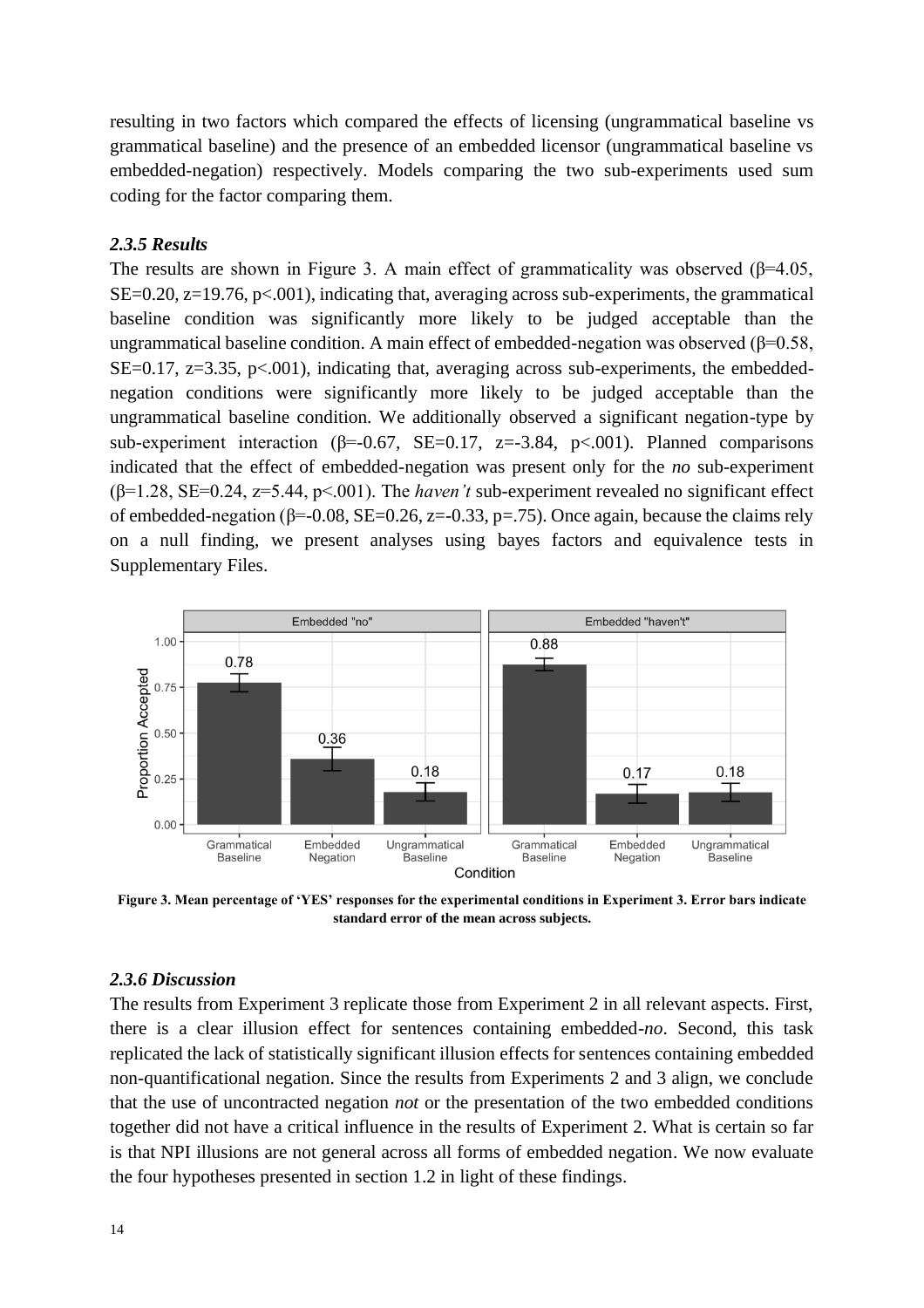First, the memory-based hypothesis (Vasishth et al. 2008), straightforwardly predicts the erroneous retrieval of embedded licensors to be uniform across *no, not,* and *haven't,* because both all of these should share the relevant features in their encodings (i.e. [+negation]). Any attempt to adapt the feature set to capture the observed difference (e.g. adding [+quantificational]) will lead to inappropriate predictions in cases of true licensing, since both *no* and *not/haven't* are perfectly capable of licensing an NPI within their scope. Our findings thus suggest that NPI illusions are not a consequence of erroneous retrievals of a partially feature-matching licensor in memory. Secondly, recall that the pragmatic rescuing hypothesis (Xiang et al. 2009; Xiang et al. 2013) proposes that negative contrastive inferences are responsible for illusions. For example, sentences like (6a), a standard NPI illusion configuration, license the inference in (6b), which, under this hypothesis leads to increased acceptance of NPIs within *P*. However, note that the exact same inference is supported by sentences like (7a), which includes non-quantificational negation *haven't* in the relative clause. Thus, the hypothesis predicts uniformity in the illusion across at least these two licensors, contrary to our findings.

- (6) a. The authors [that no critics recommended] have P b. The authors [that the critics HAVE recommended] have NOT P
- (7) a. The authors [that the critics haven't recommended] have P
	- b. The authors [that the critics HAVE recommended] have NOT P

We now turn to the predictions of the scalar alternatives hypothesis. Recall that this hypothesis places blame for illusions on the brief persistence of scalar alternatives following the conclusion of the relative clause, and the NPI's use of these alternatives as a licensing context. Thus, the hypothesis predicts a contrast between quantificational and nonquantificational forms of negation to the extent that these forms trigger different types of alternatives to the relative clause. Recall that independent research on the processing of negation highlights the importance of a negated sentence's relation to a QUD, and we suspect that not all forms of negation will be appropriate for the same type of QUD. In particular, sentences containing a negative quantifier like *no* may be well suited to scalar QUDs, with alternative answers corresponding to other quantifiers that could be substituted in place of *no*. While other forms of negation like *not* or *haven't* are also perfectly compatible with scalar alternatives (as this is precisely the type of alternatives they contrast with when used with a truly licensed NPI), we suggest that this is not the default interpretation assigned to verbal negation in the absence of an NPI or a supporting context. If these assumptions are correct, then it is the discrepancy between the inferred alternatives for quantificational and nonquantificational negation that drives the contrast in their impact as illusory licensors observed in Experiments 1-3. These assumptions also predict that there will be overlap in the types of contexts that make negative quantifiers appropriate (in virtue of the QUDs they answer) and the types of contexts that make NPIs appropriate (in virtue of their licensing conditions). Because non-quantificational negation can be used in response to a wider variety of QUDs, we expect to see less overlap between these contexts and NPI-containing contexts.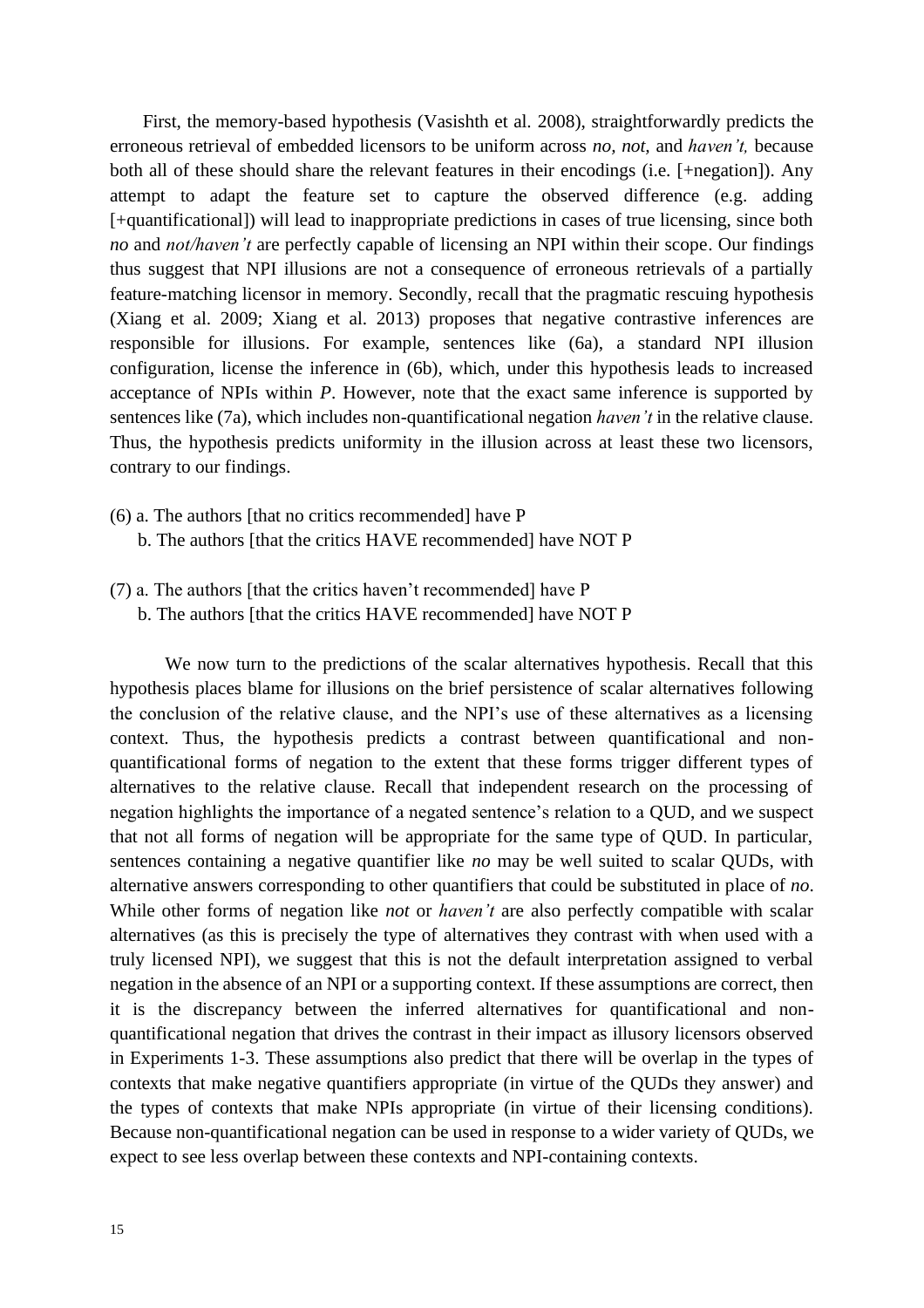We conducted a corpus search in order to determine whether there is in fact more overlap between uses of quantificational negation and NPIs than uses of non-quantificational negation and NPIs. We drew 5000 random instances of sentences containing quantificational negation (*no*) and another 5000 random instances of sentences containing verbal negation (-*n't* or *not*) from the Corpus of Contemporary American English (Davies 2008). They were manually analyzed for the presence of the NPI *ever* at any sentence position in the scope of the negative element. The results showed that environments with *no* were five times more likely to also contain *ever* (59, 1.18%) than environments with *not*/*n't* (12, 0.24%). The difference was statistically significant  $(X^2(1)=31.34, p<0.001)$ . Note that this is not a claim that comprehenders track the surface statistics of the co-occurance of quantificational negation and *ever* versus nonquantificational negation and *ever*, but rather both speaker and comprehender are sensitive to an underlying correspondence between certain types of communicative goals (i.e. expressing a meaning at the strong endpoint of a pragmatic scale) and the surface forms that achieve those goals. Returning to the question of why NPI illusions arise, the scalar alternatives hypothesis predicts that it is specifically the interpretive work of inferring appropriately-ordered scalar alternatives prior to the NPI that creates vulnerability when the NPI is encountered. Because verbal negation may not trigger such alternatives on its own (or may do so to a lesser extent) due to its much broader range of possible uses, verbal negation is not expected to give rise to illusions.

Finally, the contrast observed in Experiments 1-3 is also predicted by the scope miscalculation hypothesis. Under this hypothesis, a comprehension error occurs at the quantifier, in the computation of its scope, and the acceptance of the NPI is a downstream consequence of this prior error. Errors in NPI licensing are not predicted for nonquantificational licensors because these licensors are not vulnerable to errors in scope computation, under this hypothesis. In Experiments 4-6 we evaluate further predictions of this hypothesis and do not find support for it.

#### **3 The interpretation of NPI illusions**

While there is substantial prior work (including our Experiments 1-3) manipulating the factors that cause illusions, very little is known about the interpretation a reader comes away with after experiencing an illusion. This is an understandable gap, since probing interpretations is methodologically difficult and it is not always clear that the hypotheses being considered make clear predictions about the interpretation, so interpretation measures may not be scientifically useful. However, the scope miscalculation hypothesis does in fact make predictions about comprehenders' sentence-final interpretations, and so we attempted to correct this data gap in the present experiment.

#### *3.1 Experiment 4: interpretation and acceptability*

Recall that the key claim of the scope miscalculation hypothesis is that NPI illusions arise not due to any problems in the processing of NPIs per se, but due to problems in the representation of the scope of the licensor, as if it takes scope over the whole main clause, not just the relative clause in which it occurs. Once this prior error has been made, the NPI can be easily licensed by the negative element, which, in the comprehender's internal representation, does take scope over it. Under this hypothesis, verbal negation is invulnerable to this scope error because only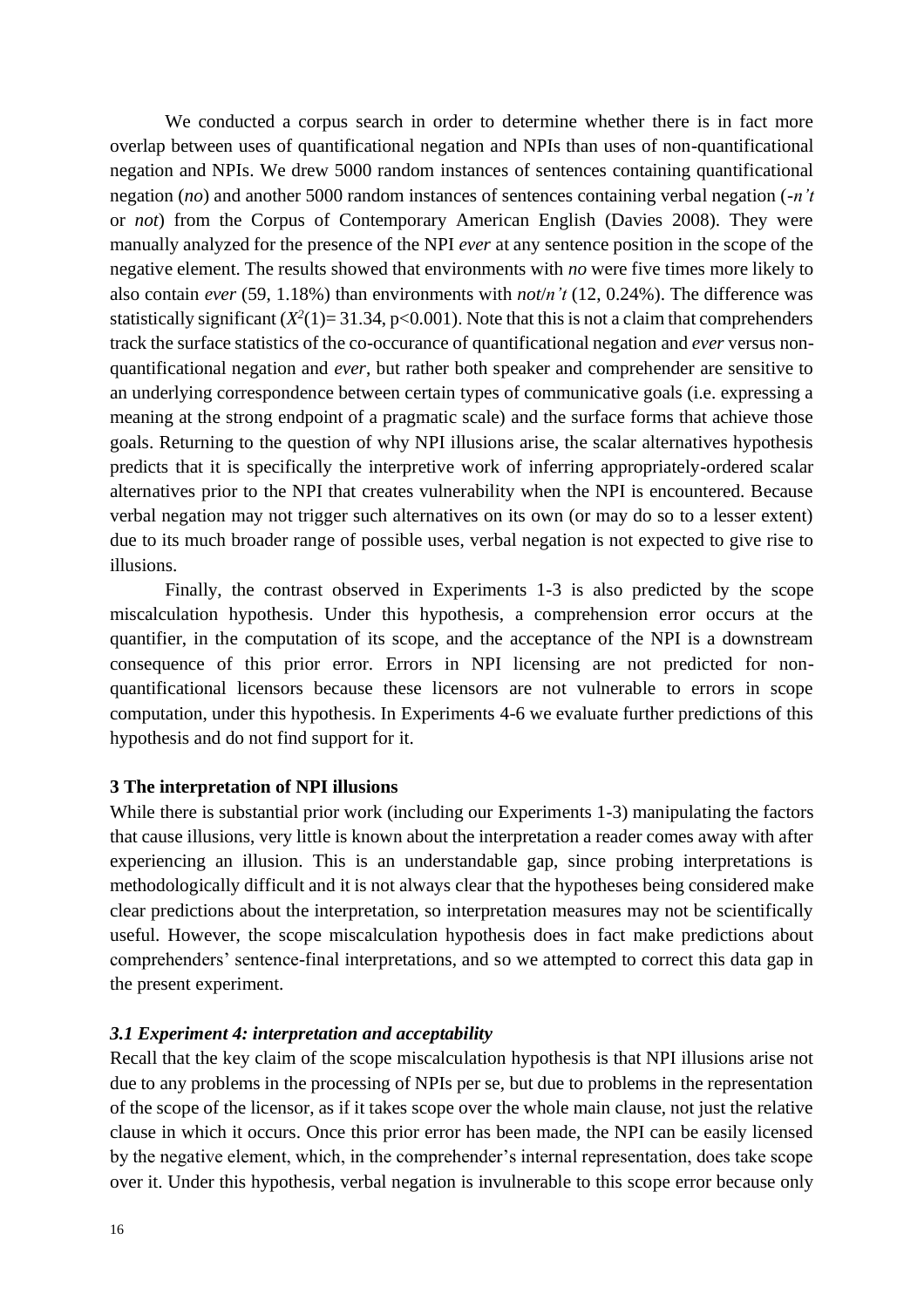quantifiers have such a wide set of possible scopal interpretations. It is worth noting that although some quantifiers, in some contexts, do have the possibility to take scope from positions other than their surface form, negative quantifiers do not routinely exhibit this variability (Liu 1990), and quantifiers do not in general take scope out of a relative clause. Thus, the high-scope representation that is entertained by the comprehender on some trials under this account is truly an error  $-$  a "scope illusion"  $-$  as it is not a representation that is licensed by the grammar. This of course begs the question of why parsing is not faithful to the grammar in the case of quantifier scope processing (whereas parsing is faithful to the grammar in the case of NPI processing, under this hypothesis), but this is beyond the scope of the current investigation.

Here we address a straightforward prediction of the scope miscalculation hypothesis: if the error in processing is in fact an error that occurs at the quantifier, and if acceptance of the main clause NPI is merely a side effect of this prior problem, we should see interpretive consequences of this error (i.e., globally negative interpretations) regardless of whether an NPI occurs later in the sentence. That is, after hearing sentences like (8a) or (8b), comprehenders should, under this hypothesis, come away believing that the authors in question have not received acknowledgment for their novels, because the main clause is under the scope of negation in their internal representation.

- (8) a. \*The authors that **no** critics have recommended have **ever** received acknowledgment for a best-selling novel.
	- b. The authors that **no** critics have recommended have received acknowledgment for a best-selling novel.

The rate of negative interpretations of these sentences should surely not be 100%. We know this because NPI illusions do not occur on every trial. But critically they should be similar regardless of the inclusion of the NPI. This is the key prediction addressed by Experiment 4.

We note that an alternative scope miscalculation hypothesis is possible, in which rather than stochastically landing on either a high-scope or low-scope representation of the quantifier prior to the NPI, the comprehender maintains, in parallel, both scope representations until at least the NPI position. The NPI then is taken as evidence that the high-scope representation was the intended one, because only this representation allows the NPI to be licensed. We will refer to these as the early-scope-assignment and late-scope-assignment versions of the scope miscalculation hypothesis, respectively. This version of the scope miscalculation hypothesis does not predict equal rates of globally negative interpretations for (8a) and (8b). Both scope miscalculation hypotheses, however, predict that negative interpretations and acceptance of the NPI should go hand in hand, since they are both consequences of the same representational error, they differ only in the timecourse of when that representation is selected. That is, both predict that the NPI illusion trials that are interpreted globally negatively should be the trials that are accepted, and the NPI illusion trials that are interpreted globally positively should be the trials that are rejected. We therefore asked participants for both a comprehension question judgment and an acceptability judgment on every trial, in order to determine whether this correspondence exists.

#### *3.1.1 Participants*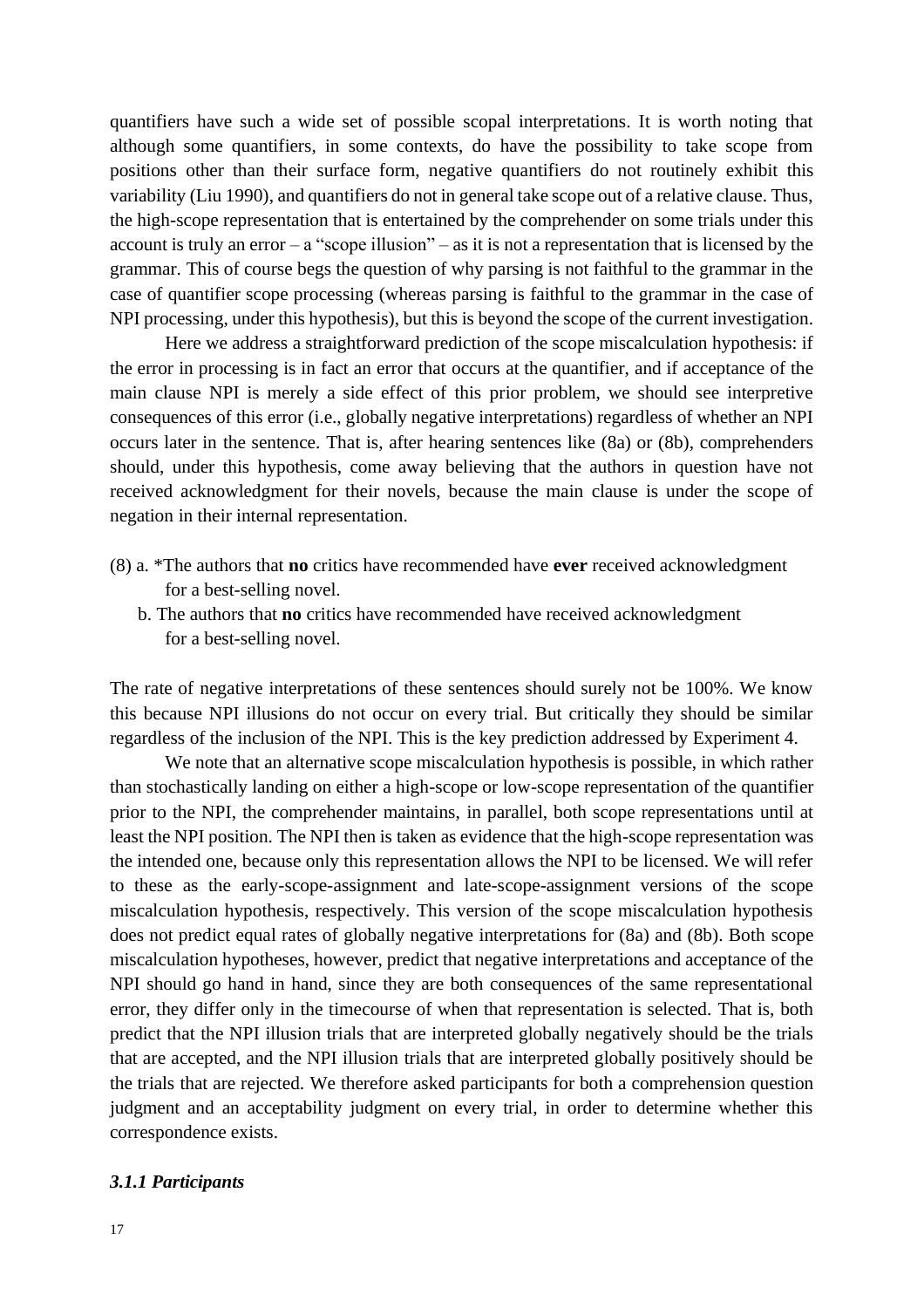We recruited 33 participants using Amazon Mechanical Turk. Workers received \$10 for completion of the 45-minute task. We excluded workers whose judgments of filler trials did not reliably distinguish between grammatical and ungrammatical fillers, based on a chi-squared test, as well as those who failed either the "instructions quiz" (see "Procedure" section below) or the "attention checks" (see "Materials" section below). 4 workers were excluded from our analyses resulting in 29 participants. The mean filler-trial accuracy of the included participants was 79% for acceptance judgments and 92% for interpretation judgments.

## *3.1.2 Materials*

This experiment probed interpretations by asking participants directly about the asserted content of the main clause. The comprehension questions for experimental trials were always written such that a *no* answer indicated that the participant believed that the main clause assertion was under the scope of negation and a *yes* answer indicates that the participant believes that the main clause assertion is not under the scope of negation. The 36 item sets from Experiment 3 were used to generate the eight conditions shown in Table 3. This included the four conditions with *ever* with various licensor positions, as well as four conditions which are identical except that the NPI *ever* has been omitted. These four NPI-free conditions allow us to determine whether interpretations corresponding to erroneous quantifier scope assignment arise independent of the NPI. We also included 72 fillers, which were balanced both for *yes* and *no*  interpretation responses and for grammaticality. Before beginning the experiment, participants judged six practice trials. We also included eight attention check trials, which were intended to identify participants who were clicking answers randomly without reading the sentences. For example, the sentence for an attention check trial might have read "After this sentence, please choose 'no' as the answer." It was then followed by only one question, "What is the answer?". Participants who responded incorrectly to two or more attention check trials were excluded from our analyses (see "Participants" section above).

| With ever       | A. Main clause no     | No authors that the critics recommended have ever received               |
|-----------------|-----------------------|--------------------------------------------------------------------------|
|                 | <b>B.</b> Embedded no | The authors that <b>no</b> critics recommended have <b>ever</b> received |
|                 | C. Embedded didn't    | The authors that the critics <b>didn't</b> recommend have ever received  |
|                 | D. Without negation   | The authors that the critics recommended have ever received              |
| Without<br>ever | E. Main clause no     | No authors that the critics recommended have received                    |
|                 | F. Embedded no        | The authors that <b>no</b> critics recommended have received             |
|                 | G. Embedded didn't    | The authors that the critics <b>didn't</b> recommend have received       |
|                 | H. Without negation   | The authors that the critics recommended have received                   |
|                 |                       | acknowledgment for a best-selling novel.                                 |

**Table 3: Experimental materials for Experiment 4.**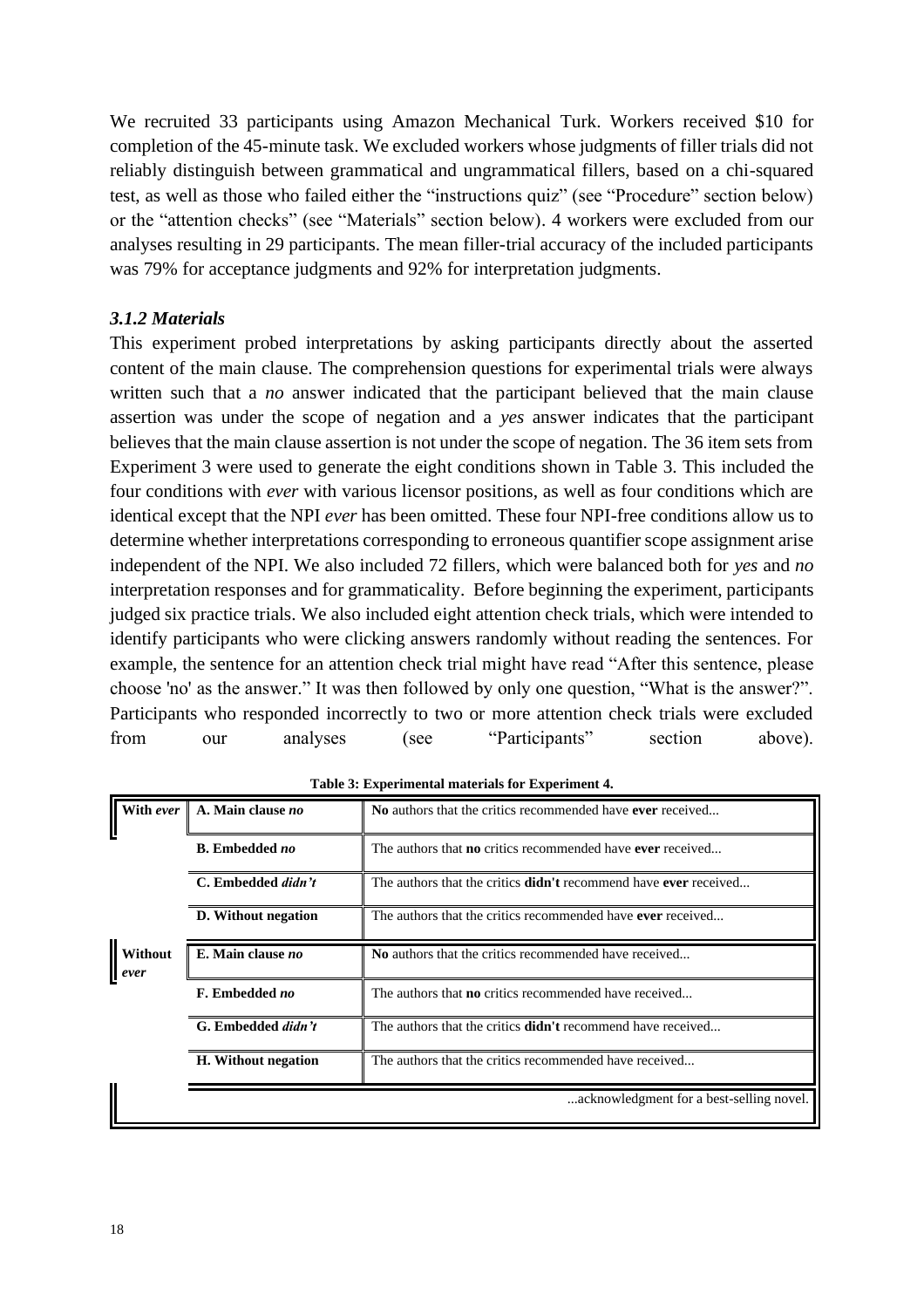## *3.1.3 Procedure*

Participants viewed sentences presented one word at a time with rapid serial visual presentation, just as in Experiments 2 and 3. At the conclusion of each sentence, participants first gave an untimed binary judgment of acceptability, and then were asked a comprehension question about the main clause. For example, the sentences in Table 2 were all followed by the question "Have the authors received acknowledgement for a novel?". The instructions were careful to instruct participants to interpret definite descriptions as referring to the same set of individuals as was mentioned in the sentence (i.e. *the authors* in the question refers to the same authors that were discussed in the sentence), so that the questions could be stated without the inclusion of relative clauses in the questions themselves. The possible responses were *yes*, *no*, and *I can't answer*. The *I can't answer* option was to be used in cases where the participant found the sentence not only ungrammatical but uninterpretable. There was no time limit for responses. Because this task was somewhat more complex than previous experiments, we also included a brief quiz following the instructions to ensure that participants had read and understood the instructions correctly. For example, participants were asked "When should you choose 'I can't answer'?" and had to choose from the options (A) "Whenever I don't have an opinion on the question", (B) "Whenever the sentence was ungrammatical", or (C) "When I can't determine what the sentence meant". The correct answer was displayed after participants made their selection. Participants who responded incorrectly to two or more task quiz questions were excluded from our analyses (see "Participants" section above).

## *3.1.4 Analysis*

Trials receiving an *I can't answer* comprehension question response were simply removed from our analyses (both acceptability data and comprehension data). This amounted to 82 trials across our eight experimental conditions (7.8% of the total number of experimental trials). Results were analyzed using logistic mixed effects models, as in Experiments 2 and 3. For analyses of comprehension data, we are interested in the probability of a negative interpretation, so responses were coded as 1 in the case that comprehenders gave a *no* response and 0 in the case that comprehenders gave a *yes* response. Experimental manipulations were coded using dummy coding, treating the ungrammatical baseline condition as the reference, unless otherwise stated.

## *3.1.5 Results*

Overall results are shown in Figure 4. We focus first on the NPI illusion data – that is, acceptance rates for the four conditions that included *ever*. An effect of grammaticality was observed (β=8.05, SE=3.00, z=2.68, p=.007), indicating that the main-clause-*no* condition was significantly more likely to be judged acceptable than the without-negation condition. An effect of embedded-*no* was observed ( $\beta$ =1.73, SE=0.58, z=2.98, p=.003), replicating the standard illusion effect for negative quantifiers. No effect of embedded-*didn't* was observed (β=0.14, SE=0.42, z=0.34, p=.74).

Having established that the NPI illusion (and lack of illusions for embedded-*didn't*) replicates in this task, we turn to the key predictions of the scope miscalculation hypothesis. To determine whether there are "scope illusions", we analyzed negative interpretation rates for the four conditions without *ever*. An effect of the presence of main-clause-*no* was observed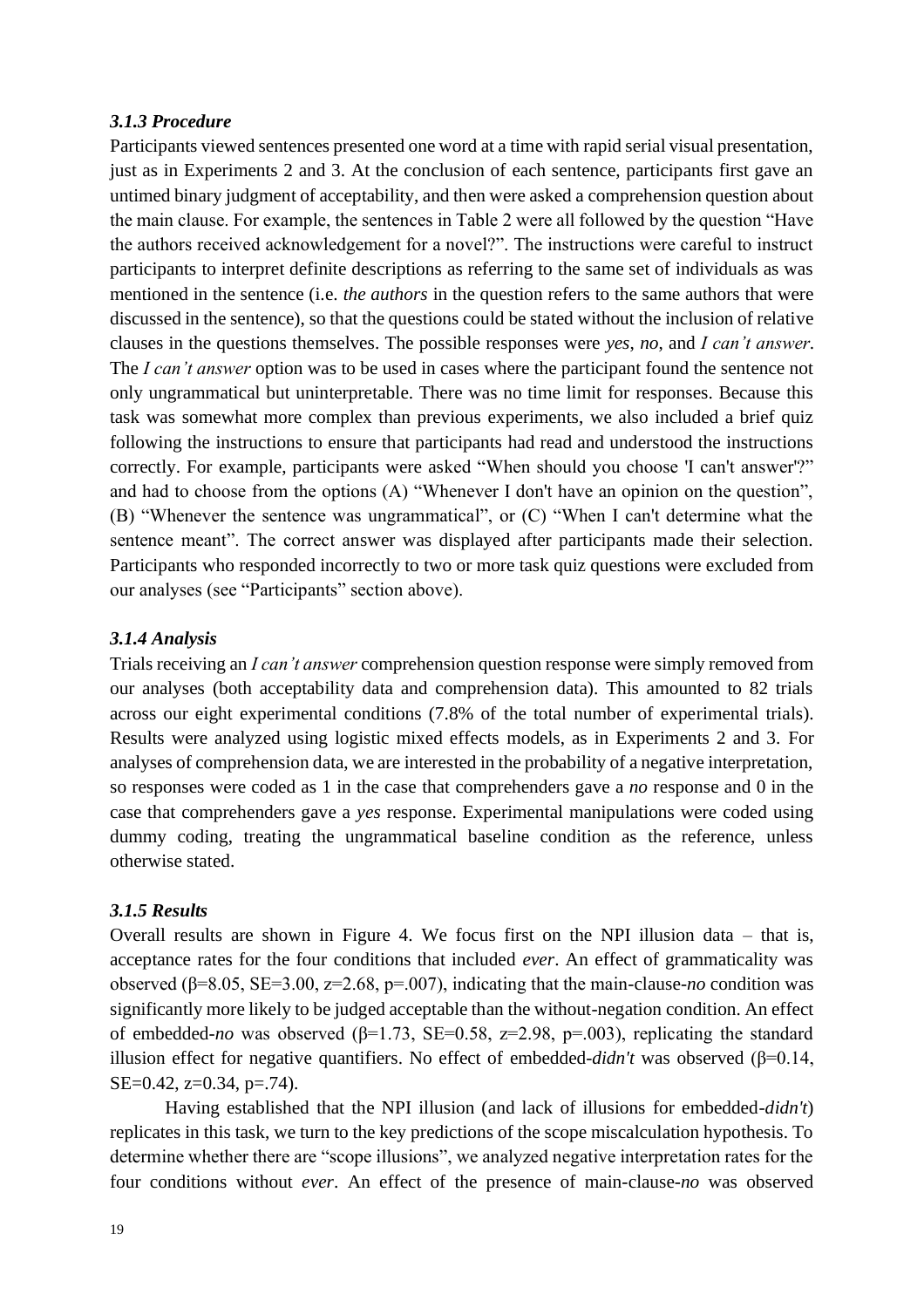$(\beta=10.00, \text{SE}=4.05, z=2.47, p=.01)$ , indicating that the main-clause-*no* condition was significantly more likely to be interpreted negatively than the without-negation condition. An effect of embedded-*no* was observed  $(\beta=1.91, \text{ SE}=0.87, \text{ z}=2.19, \text{ p}=.03)$ , indicating that embedded quantifier sentences are more likely to be interpreted negatively than the withoutnegation condition. No effect of embedded-*didn't* was observed (β=0.02, SE=1.01, z=0.01, p=.98). Thus, we do observe statistically reliable "scope illusions" in approximately 15% of trials.

To evaluate the key prediction of the early-scope-assignment version of the hypothesis, we ask whether there is an impact of the presence of *ever* on negative interpretation rates for embedded*-no* sentences*.* A model comparing negative interpretation rates for only these two conditions (embedded-*no* with *ever* vs. embedded-*no* without *ever*) revealed an effect of the presence of *ever* ( $\beta$ =4.36, SE=0.83, z=5.24, p<.001). This finding indicates that embeddedquantifier sentences containing *ever* were in fact substantially more likely to be interpreted negatively than embedded-quantifier sentences not containing *ever.*



**Figure 4: Mean percentage of 'YES' responses for the experimental conditions in Experiment 4 in the acceptability judgement (top) and mean percentage of 'NO' responses for the experimental conditions in Experiment 4 in the interpretation question. Error bars indicate standard error of the mean across subjects.**

Lastly, we evaluate whether globally negative interpretations and NPI acceptance go hand-in-hand as both versions of the scope hypothesis predict. We evaluate this prediction by focusing just on the three standard illusion conditions (that is, conditions with *ever*, looking at just the grammatical baseline, ungrammatical baseline, and embedded-*no* conditions), and splitting the data by interpretation (*yes* vs *no* answers to comprehension questions). The relevant conditions are displayed in Figure 5. We constructed a model using the ungrammatical baseline condition as a reference, and using sum coding for trial-level interpretations (*yes* or *no* answers to comprehension questions). A main effect of grammaticality was observed (β=4.84, SE=1.81,  $z=2.68$ ,  $p=.007$ ), indicating that, averaging across positively- and negatively-interpreted trials, grammatical baseline sentences were more likely to be accepted than ungrammatical baseline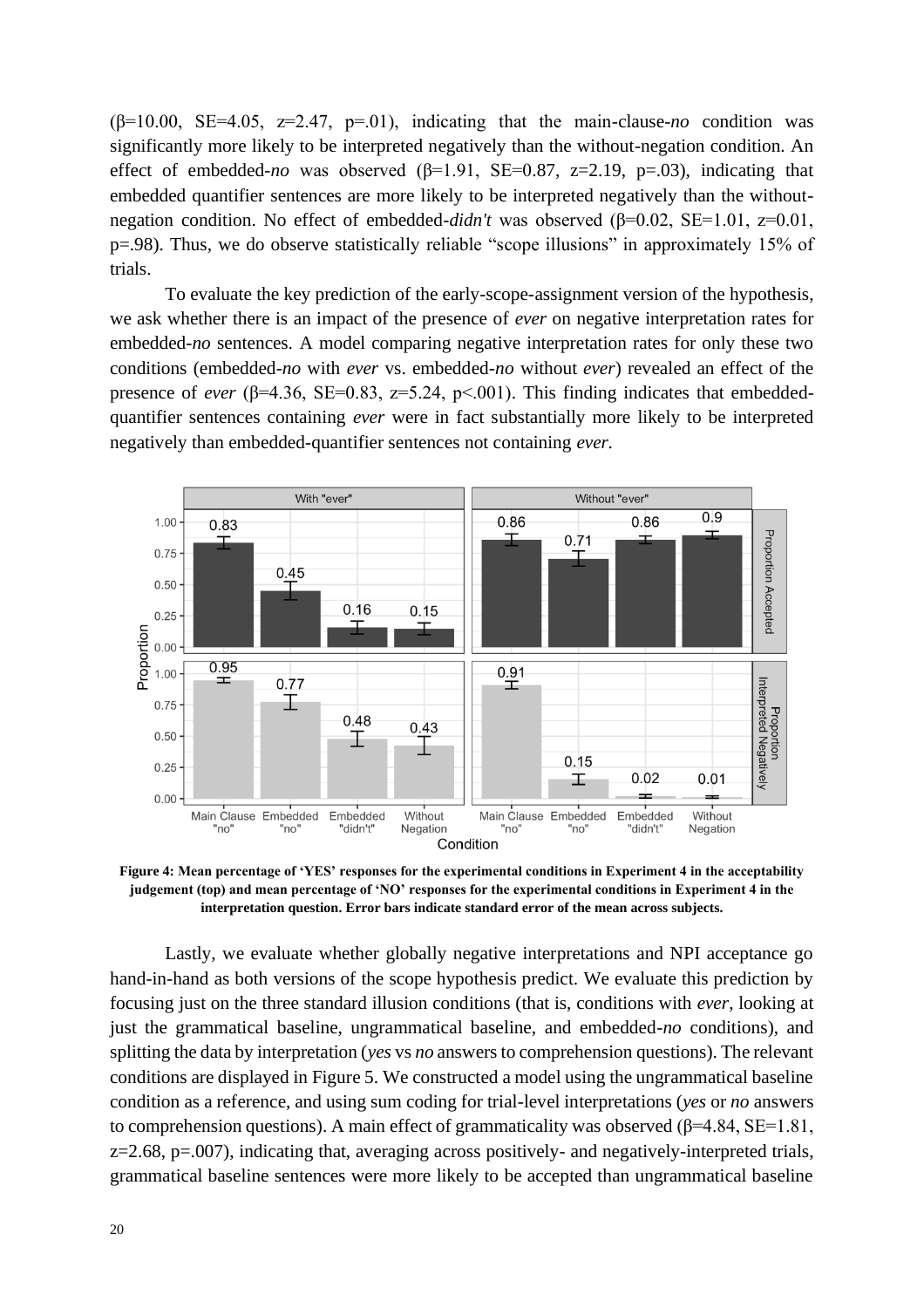sentences. A main effect of embedded-*no* was observed (β=1.32, SE=0.59, z=2.22, p=.026), indicating that, averaging across positively- and negatively-interpreted trials, embedded-*no*  sentences were more likely to be accepted than ungrammatical baseline sentences (i.e., the NPI illusion was observed). However, no effect of interpretation was observed (β=0.13, SE=0.69, z=0.19, p=.85), and interpretation did not interact with either the grammaticality effect ( $\beta$ =1.70, SE=1.81, z=0.94, p=.35) or, critically, the illusion effect ( $\beta$ =0.67, SE=0.98, z=0.69, p=.49). Thus, we see no evidence that illusions are specific to negatively-interpreted trials.



**Figure 5: Mean percentage of 'YES' responses for the experimental conditions in Experiment 4 in the acceptability judgement as a function of interpretation: negative (left) and positive (right). Error bars indicate standard error of the mean across subjects.**

#### *3.1.6 Discussion*

Experiment 4 was designed to evaluate whether the interpretation of NPI illusion sentences is consistent with the predictions of the scope miscalculation hypothesis. In short, our findings demonstrate the following: (a) a replication of previous findings of an illusion for embedded*no* and lack of illusions for embedded-*didn't*, (b) while there are some negative interpretations for sentences with embedded quantifiers, these are much less frequent for sentences without NPIs than those with NPIs, and (c) the NPI illusion does not appear to be specific to negativelyinterpreted trials.

Findings (b) and (c) present a challenge for the scope miscalculation hypothesis. Recall that the early-scope-assignment version of the hypothesis in essence claims that NPI illusions are merely a side effect of a previous error  $-$  a "scope illusion", in which the negative quantifier is represented as taking scope over the main clause. However, finding (b) demonstrates that globally negative interpretations seem to be a consequence of NPI illusions, not a cause of them. Additionally, both the early- and late-scope-assignment versions of the hypothesis predict that, among NPI illusion sentences, the trials that are accepted should be the ones that are interpreted negatively and the trials that are rejected should be the ones that are interpreted positively, contrary to finding (c). It is important to acknowledge that finding (c) is a null effect, since we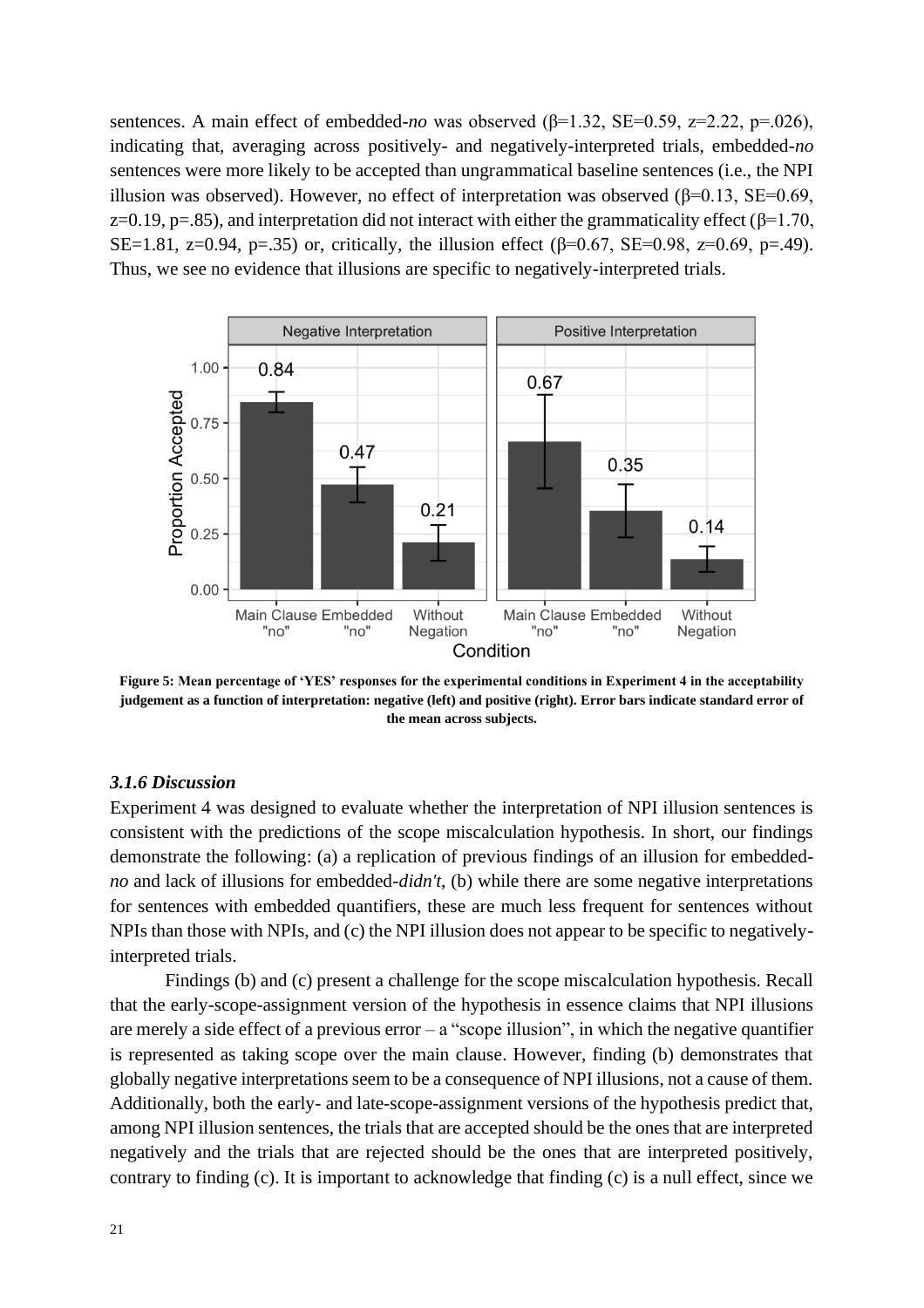fail to observe a statistically significant interaction. It is perfectly possible that we simply have not achieved adequate statistical power to detect an effect that is truly there. However, both the hypothesis predicts not only that illusion rates should be higher for negatively-interpreted trials, but that illusion trials arise exclusively in negatively interpreted trials, and are nonexistent in positively interpreted trials. Thus, a statistical interaction is a low bar, relative to the predictions of the hypothesis, but the data do not support even this. Additionally, we believe there are independent reasons to disfavor the late-scope-assignment version of the hypothesis. Critically, because this model allows for a delay in scope assignment until at least the NPI position, it predicts that a PPI in the same main clause position would never be subject to interference from embedded negative quantifiers, because the presence of a PPI would indicate that low scope is the best interpretation of the quantifier. However, reported findings from Orth et al. (2020c) contradict this prediction, showing illusions of ungrammaticality for main-clause PPIs preceded by embedded quantifiers.

In addition to the critical findings from Experiment 4 with respect to the scope miscalculation hypothesis, the fact that we replicate the illusion even when there are comprehension questions should put to rest concerns that illusions in acceptability tasks reflect a kind of "shallow processing" in which comprehenders fail to represent sentences at all levels of representation.

## **4. Sentential negation and scalar meanings**

While the findings from Experiment 4 present evidence against the scope miscalculation hypothesis, the scalar alternatives hypothesis does not make obvious predictions for the kinds of interpretations tested here. In Experiments 5 and 6 we directly compare these two hypotheses. Specifically, we investigate whether illusions are categorically absent for sentences with embedded-*haven't* or if instead illusions are possible, but substantially reduced in magnitude. Because the scope miscalculation hypothesis attributes errors to quantifier processing per se, it should be impossible to observe an illusion with any non-quantificational licensor. In contrast, the scalar alternatives hypothesis attributes the illusion to the clause-level scalar alternatives, and therefore predicts illusions for any configuration that evokes the same alternatives. Crucially, verbal negation is not incompatible with these alternatives, it just is not associated with them by default in isolation. It must of course be possible to interpret a negative sentence with respect to scalar alternatives, as this is what negated sentences with NPIs mean. Under this hypothesis, then, we should be able to bring out a scalar interpretation of verbal negation by pairing it with an NPI inside the relative clause as in (9a).

- (9) a.\*The critics [that **haven't** recommended **any** authors of alternative genres] have **ever**...
	- b. The critics [that **haven't** recommended the authors of alternative genres] have **ever**...

...objected to mainstream literary trends.

Thus, these two hypotheses make clearly contrasting predictions. If NPI illusions are a side effect of scope illusions (as the scope miscalculation hypothesis claims), NPI illusions should be equally impossible for (9a) as for (9b). If instead, illusion magnitude varies as a function of the alternatives evoked in the RC, (9a) may yield illusions despite its use of non-quantificational negation *haven't* as an embedded licensor.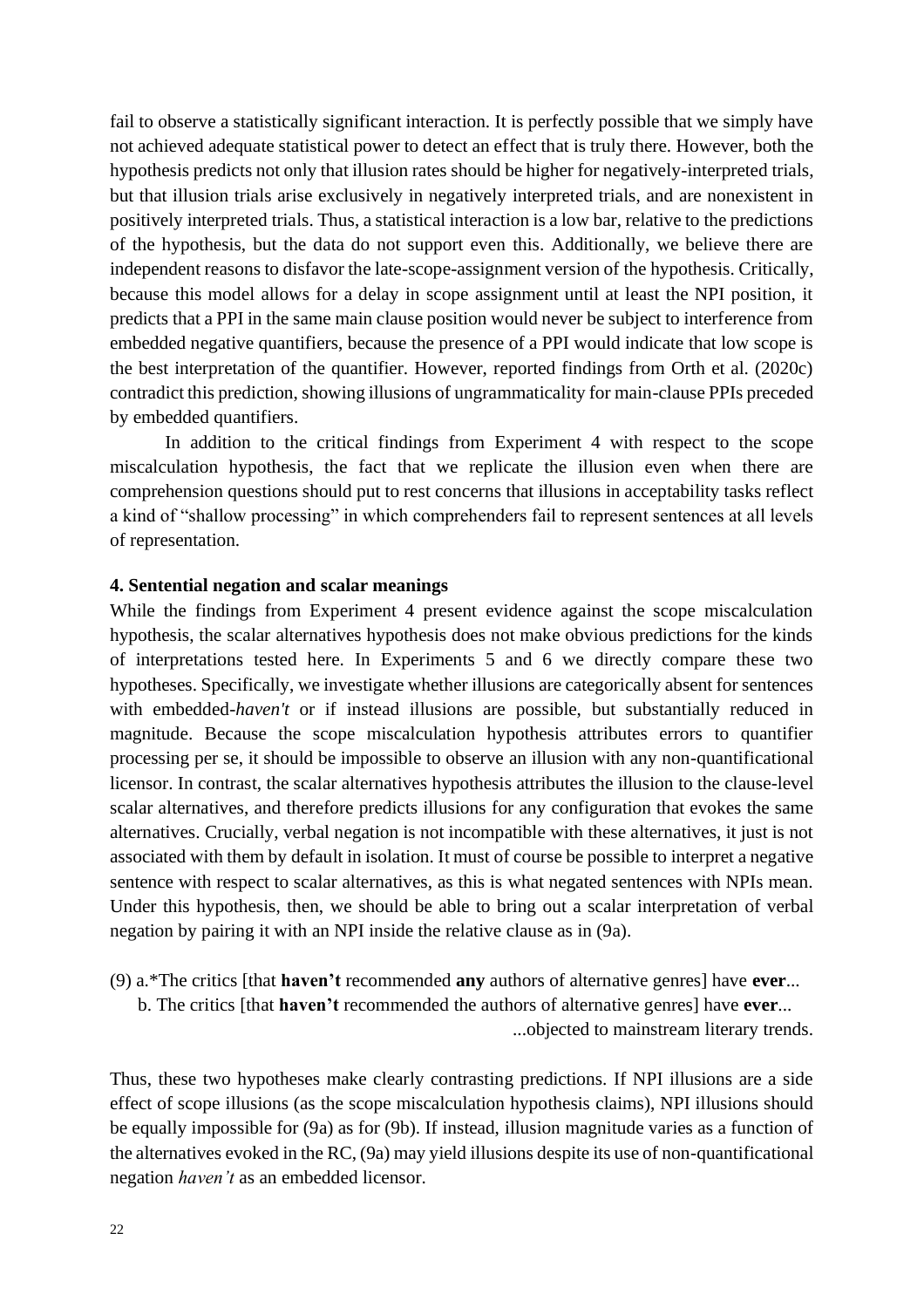# *4.1 Experiment 5: offline acceptability*

We first conducted an offline rating study to establish that the materials are appropriate. The materials used in this experiment were adapted from our stimuli from experiments 1-4. We expected to obtain a clear pattern of grammatical sensitivity and no differences are thus expected among the four ungrammatical conditions regardless of the presence and type of a structurally irrelevant licensor.

# *4.1.1 Participants*

15 US-based native speakers of English participated in this experiment. All participants provided informed consent and they received \$9 as compensation. We excluded workers whose judgments of filler trials did not reliably distinguish between grammatical and ungrammatical fillers, based on a one-sided t-test, as well as workers who failed the "attention checks" (see "Materials" below). 1 worker was excluded from our analyses, resulting in 14. participants. Among the included participants, average ratings for grammatical fillers were 5.81 out of 7, with a standard deviation of 0.53, and average ratings for ungrammatical fillers were 3.66, with a standard deviation of 0.82.

# *4.1.2 Materials*

The experimental materials for this and the following tasks consisted of 40 sets of 5 items. The inclusion of a condition like example (13) which includes *not* followed by *any* in order to match the clause-level meaning of the condition with *no*, required that we convert our stimuli from object relative clauses to subject relative clauses. Note that merely changing the clause type would result in strange meanings for many stimuli (for example, our standard example, *the authors that no critics recommended* would become *the authors that recommended no critics*, which is inconsistent with world knowledge). This required further modification to improve naturalness and plausibility. A sample set of the five experimental conditions is shown in Table 4.

| A. Gram. baseline     | No critics [that have recommended any authors of alternative genres] have ever                          |  |
|-----------------------|---------------------------------------------------------------------------------------------------------|--|
| <b>B.</b> Embedded no | The critics [that have recommended <b>no</b> authors of alternative genres] have <b>ever</b>            |  |
| C. Embedded not any   | The critics [that <b>haven't</b> recommended <b>any</b> authors of alternative genres] have <b>ever</b> |  |
| D. Embedded not       | The critics [that <b>haven't</b> recommended the authors of alternative genres] have <b>ever</b>        |  |
| E. Ungram. baseline   | The critics [that have recommended the authors of alternative genres] have ever                         |  |
|                       | objected to mainstream literary trends.                                                                 |  |

**Table 4: Sample set of experimental materials for Experiment 5.**

Each participant was asked to rate 130 sentences: 40 experimental items and 90 fillers of similar length and complexity. The experimental items were distributed across 5 lists using a Latin Square design and the fillers were the same in each list. Participants completed two practice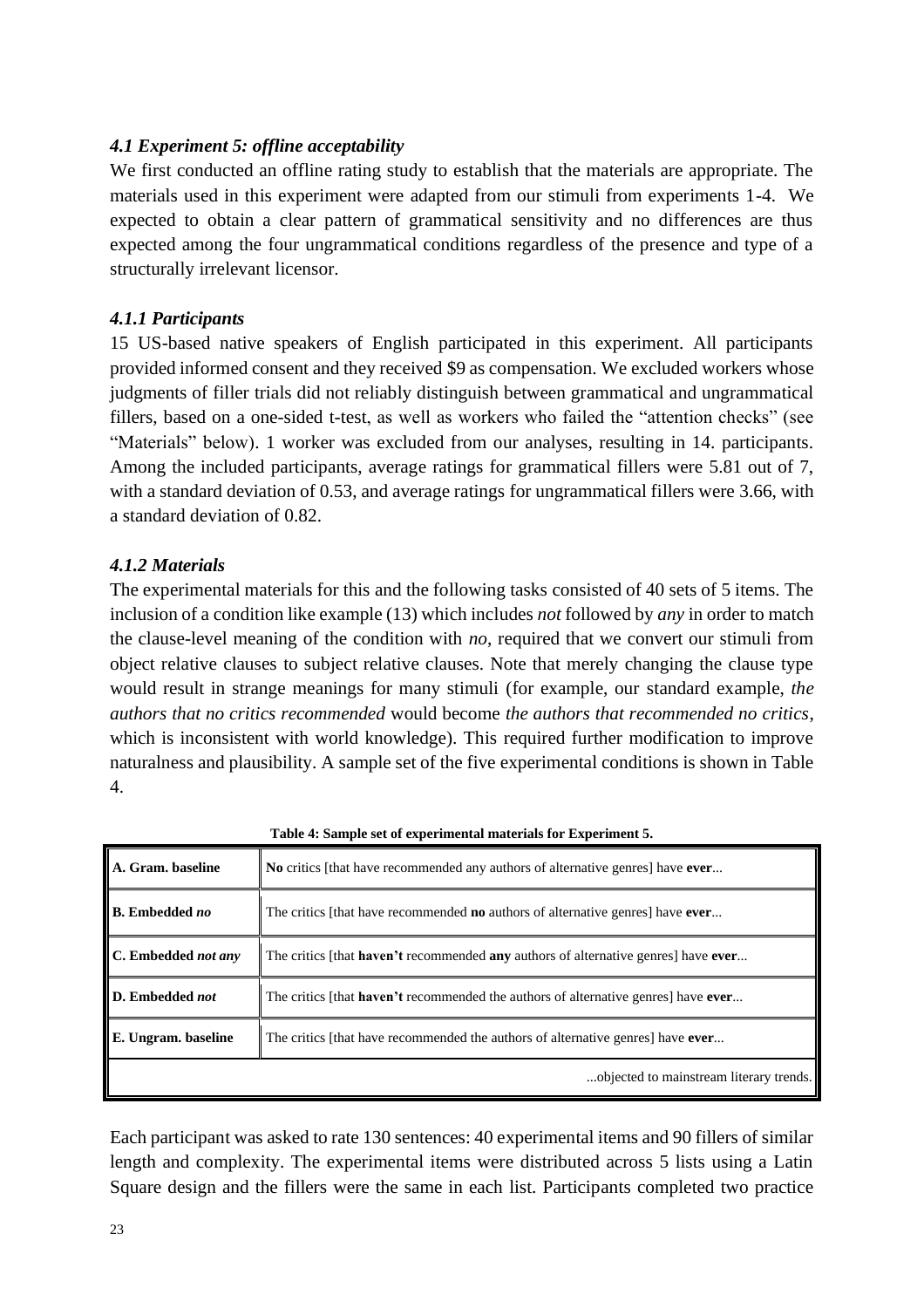items before beginning the task. We again included eight attention check trials, randomly interspersed through the experiment. As in Experiment 4, the purpose was to identify and remove participants who chose ratings randomly without having read the sentence. For example an attention check trial read "For this sentence, please choose six as the answer." Participants who answered two or more attention check trials incorrectly were excluded from our analyses (see "Participants" section above).

# *4.1.3 Procedure*

The offline acceptability procedure followed the same steps as in Experiment 1.

# *4.1.4 Analysis*

The results for this experiment were analyzed using a linear mixed-effects model as in Experiment 1. Experimental manipulations were coded using dummy coding, treating the grammatical baseline condition as the reference, resulting in four factors which reflected effects of grammaticality. To determine the effect of embedded licensors, an additional model used the ungrammatical baseline as the reference level, providing the relevant contrasts between the ungrammatical baseline and embedded-*no,* embedded-*haven't-any,* and embedded-*haven't*  conditions respectively.

## *4.1.5 Results*

The results from this experiment are presented in Figure 1. Linear mixed effects models revealed a clear effect of grammaticality shown by significant differences between the grammatical baseline condition and the other four experimental conditions (grammatical vs. embedded-*no*: β=-2.42, SE=0.18, t=-13.18, p<.001; grammatical vs. embedded-*haven't-any*: β=-2.69, SE=0.20, t=-13.16, p<.001; grammatical vs. embedded-*haven't*: β=-2.86, SE=0.18, t=- 15.90, p<.001; grammatical vs. ungrammatical baseline: β=-2.79, SE=0.19, t=-14.99, p<.001). We again compared the embedded-negation conditions to the ungrammatical baseline and again found a small (average ratings of 2.60 vs 2.96) but statistically significant boost for embedded*no* (β=0.36, SE=0.17, t=2.09, p=.04) but no such difference for embedded-*haven't-any* (β=0.09, SE=0.15, t=0.60, p=.55) or embedded-*haven't* (β=-0.07, SE=0.14, t=-0.50, p=.62).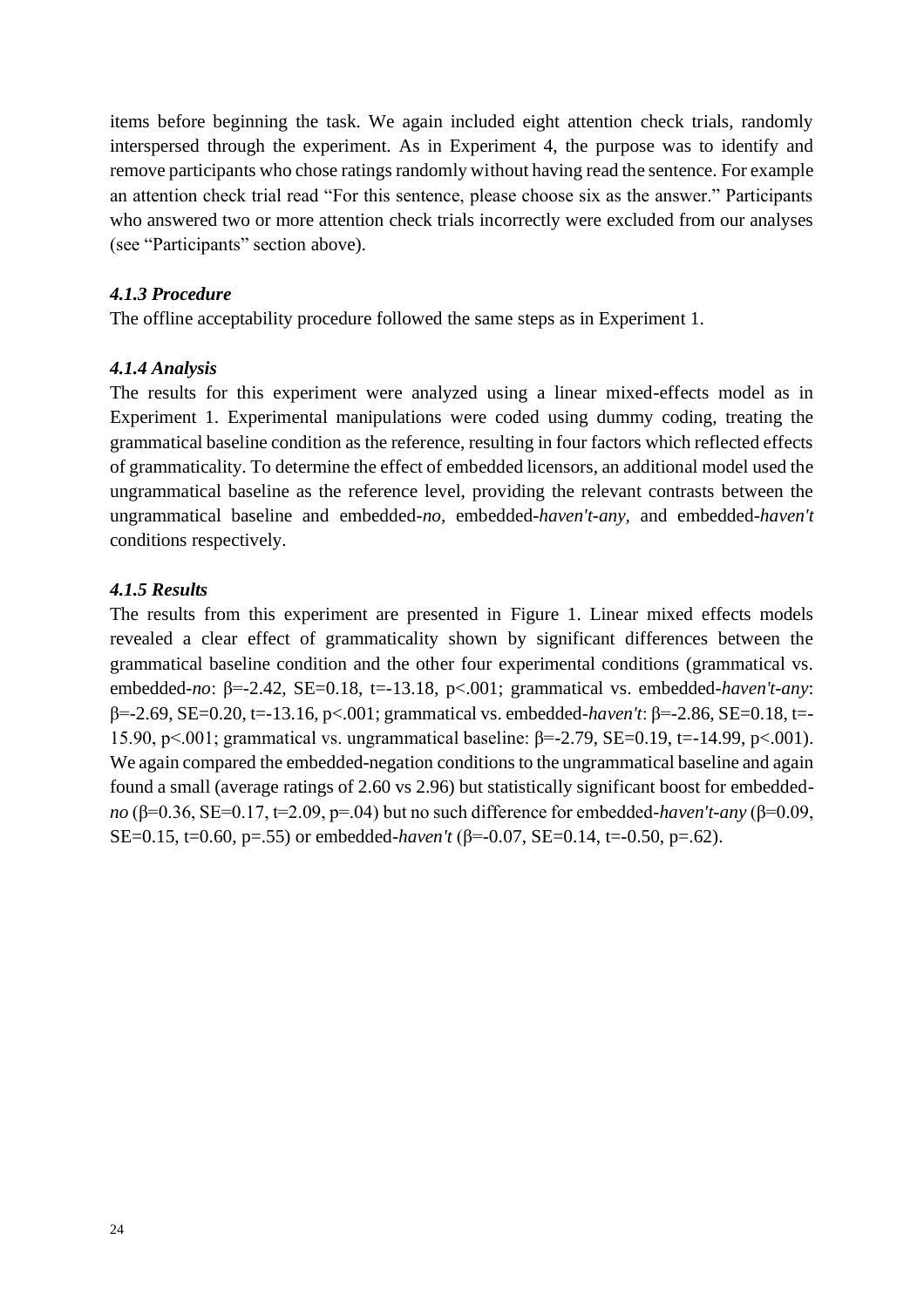

**Figure 6. Mean ratings for the experimental conditions in Experiment 5. Error bars indicate standard error of the mean across subjects.**

# *4.1.6 Discussion*

The main objective of this experiment was to confirm the grammatical status of the experimental materials. The results show that participants clearly identify the grammatical baseline condition as acceptable and the ungrammatical baseline condition as unacceptable. In addition, the ratings observed for the three conditions containing non-c-commanding negative elements were highly degraded relative to the grammatical baseline. In this regard, these results provide a confirmation that speakers are sensitive to NPI licensing contrasts in our materials. Note that we again observe a numerically small but statistically significant boost in ratings for embedded-*no*, even in an offline task (see discussion of Experiment 1).

## *4.2 Experiment 6: speeded acceptability*

We used speeded acceptability measures with the goal of determining whether sentences containing embedded-*haven't* followed by *any* inside the relative clause yield illusions. The scope miscalculation hypothesis predicts that the *haven't-any* condition should pattern with the *not* condition, because both conditions are missing the critical ingredient for illusions: a negative quantifier. In contrast, the scalar alternatives hypothesis predicts that the *haven't-any*  condition could pattern with the *no* condition because the critical ingredient is the clause-level scalar meaning, which in this case has been matched.

## *4.2.1 Participants*

195 US-based native speakers of English participated in this experiment. Note that we increased the sample size for this experiment. This was done for two reasons. First, the offline data in Experiment 5 suggest that the switch to subject relative clause may result in less clear judgments of acceptability – that is, even the grammatical and ungrammatical baseline conditions were judged closer to the middle of the scale. Thus, a larger sample was necessary to maintain adequate statistical power for a measurement with increased noise. Second, because the critical finding is now not only whether illusions arise for each of three embedded-negation conditions, but how those conditions compare to each other, the effect size of interest may be smaller (as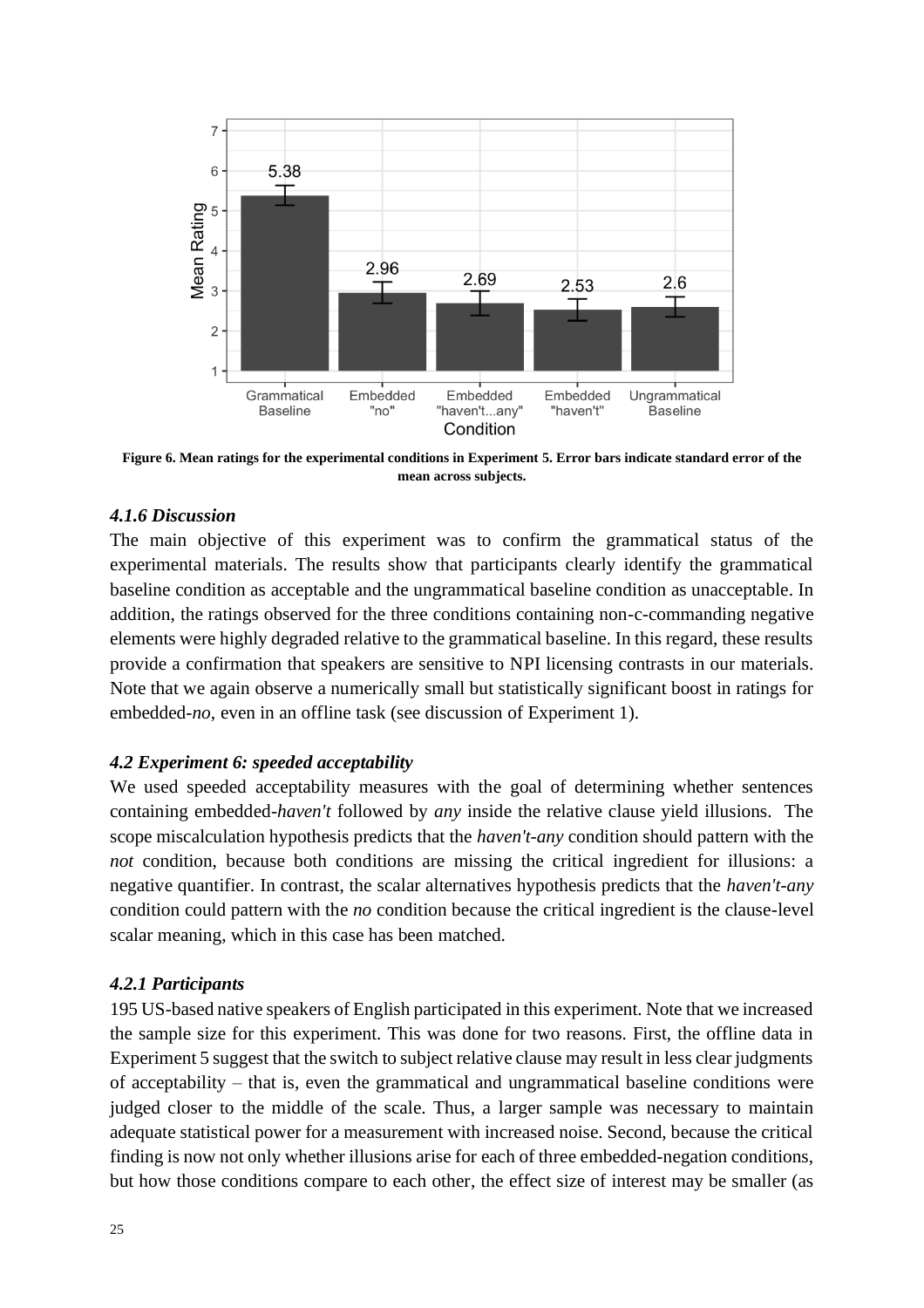corroborated by pilot data). All participants provided informed consent and they received \$6 as compensation. We excluded workers who failed to provide a response within 2 seconds for 25% of fillers or more, workers whose judgments of filler trials did not reliably distinguish between grammatical and ungrammatical fillers, based on a chi-squared test, and workers who failed the "attention checks". 40 workers were excluded based on these criteria, resulting in 155 participants. The mean filler-trial accuracy of the included participants was 80%.

## *4.2.2 Materials*

The materials used in this task were the same 40 sets of experimental items and 90 filler sentences that were used in Experiment 5. Participants completed two practice trials before beginning the experiment. We additionally included eight attention check trials, as in Experiments 4 and 5. Participants who answered two or more attention check trials incorrectly were excluded from our analyses (see "Participants" section).

## *4.2.3 Procedure*

The speeded acceptability procedure was identical to Experiments 2 and 3.

# *4.2.4 Analysis*

Results were analyzed using logistic mixed effects models. Experimental manipulations were coded using dummy coding, treating the ungrammatical baseline condition as the reference, resulting in four factors which compared, respectively, the effects of licensing (ungrammatical baseline vs grammatical baseline), the presence of embedded-*no* (ungrammatical baseline vs embedded-*no*), the presence of embedded-*haven't-any* (ungrammatical baseline vs embedded*haven't-any*), and the presence of embedded-*haven't* (ungrammatical baseline vs embedded*haven't*). An additional model was constructed using the embedded-*haven't* condition as a baseline in order to compare embedded-*haven't* to embedded-*no*. Finally, a third model compared the embedded-*haven't-any* condition to the two other embedded-negation conditions, using the *haven't-any* condition as the reference.

## *4.2.5 Results*

The results from this experiment are presented in Figure 2, which shows the percentage of *yes* responses given to each condition. An effect of grammaticality was observed (β=4.58, SE=0.25,  $z=18.19$ ,  $p<.001$ ), indicating that the grammatical baseline condition was significantly more likely to be judged acceptable than the ungrammatical baseline condition. An effect of embedded-*no* was observed ( $\beta$ =0.60, SE=0.12, z=4.74, p<.001), replicating the standard illusion effect for negative quantifiers, though the effect size is numerically somewhat smaller than we observed in Experiments 2, 3, and 4 ( $\beta$  values of 1.06, 1.28, and 1.73, respectively, compared to 0.60 here). A statistically significant but again small effect of embedded-*haven't*  was also observed ( $\beta$ =0.31, SE=0.11, z=2.80, p=.001). Note that this is inconsistent with our findings in Experiments 2, 3, and 4 which did not reveal statistically reliable illusions for sentences with embedded-*not/-n't*. Lastly, a statistically significant and again small effect of embedded-*haven't-any* was also observed (β=0.43, SE=0.11, z=3.90, p<.001).

An additional model comparing embedded-*haven't* and embedded-*no* revealed a significant effect of the type of embedded negation ( $\beta$ =0.29, SE=0.12, z=2.34, p=.02),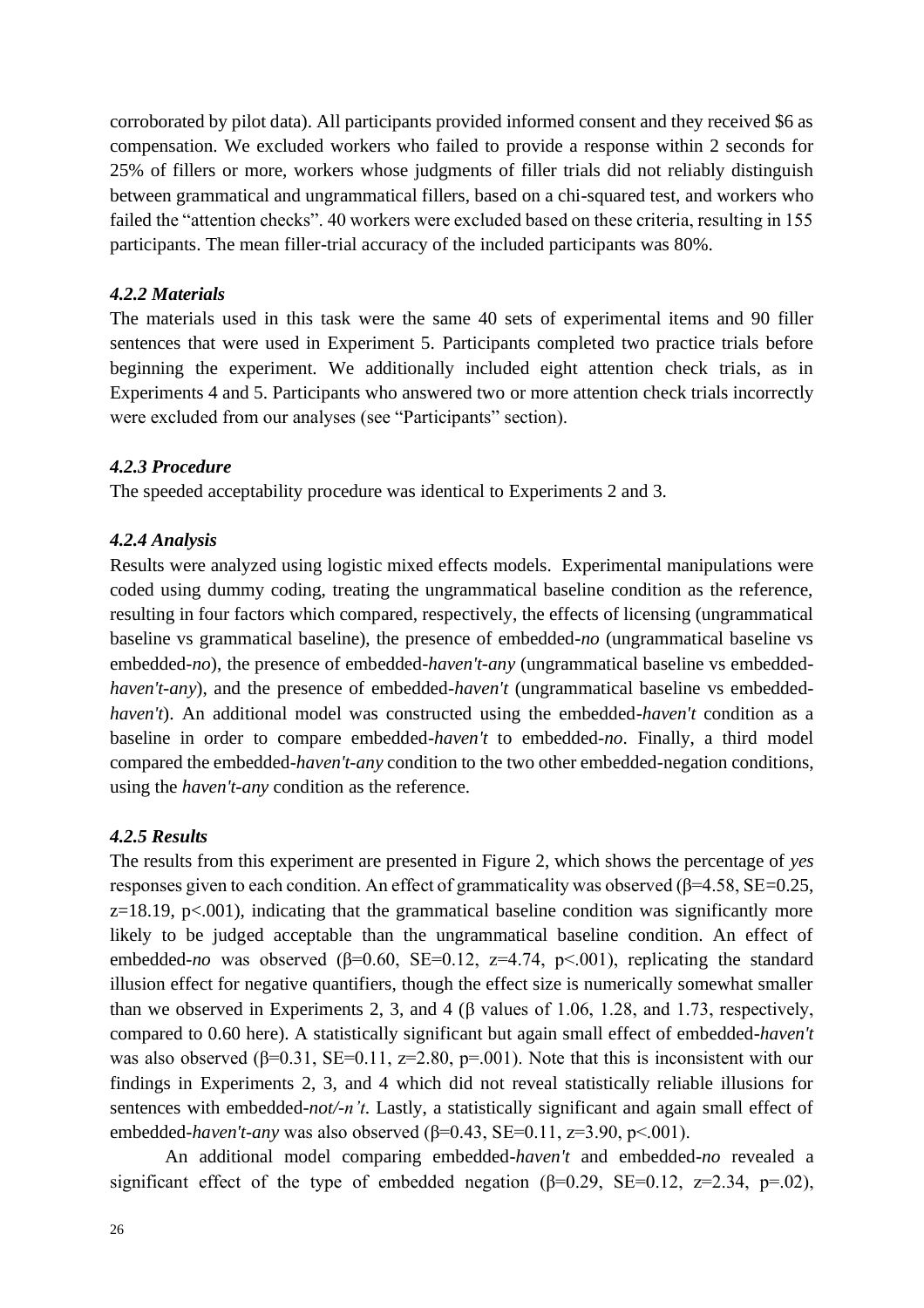indicating that the embedded-*no* condition was significantly more likely to be judged acceptable than the embedded-*haven't* condition, replicating our findings of a contrast between *no* and *not* from Experiments 2, 3, and 4. Finally, a third model comparing the embedded-*haven't-any*  condition to the two other embedded negation conditions did not identify statistically significant differences between either embedded-*haven't-any* and embedded-*haven't* (β=-0.12, SE=0.11, z=-1.12, p=.26) or embedded-*haven't-any* and embedded-*no* (β=0.17, SE=0.12, z=1.39, p=.17). That is to say, although embedded-*no* and embedded-*haven't* differed from one another, embedded-*haven't-any* was numerically intermediate and statistically not distinguishable from either one.



**Figure 7. Mean percentage of 'YES' responses for the experimental conditions in Experiment 6. Error bars indicate standard error of the mean across subjects.**

#### *4.2.6 Discussion*

In order to determine whether the lack of illusions for embedded-*not/-n't* in prior experiments was due to the categorical impossibility of illusions with non-quantificational embedded licensors or instead merely a (substantial) reduction in the probability of an illusion due to the wide range of possible non-scalar uses of verbal negation, we measured illusion rates for both the previously-tested embedded-*no* and embedded*-haven't* as well as a novel condition containing embedded-*haven't* paired with NPI *any* inside the relative clause. While we successfully replicated three important contrasts – those between grammatical vs ungrammatical baseline, embedded-*no* vs ungrammatical baseline, and embedded-*no* vs embedded-*haven't*– we additionally found, to our surprise, statistically reliable illusions for embedded-*haven't.* Recall that our question was whether embedded-*haven't-any* would pattern with embedded-*no* and yield illusions or pattern with embedded-*haven't* and fail to yield illusions. However, we found that all three embedded negation conditions yielded illusions, and embedded-*haven't-any* could not be statistically distinguished from either of the other two conditions.

There are essentially three potential reasons we could have observed an illusion for embedded-*haven't* in this experiment despite having observed a lack of illusions for embedded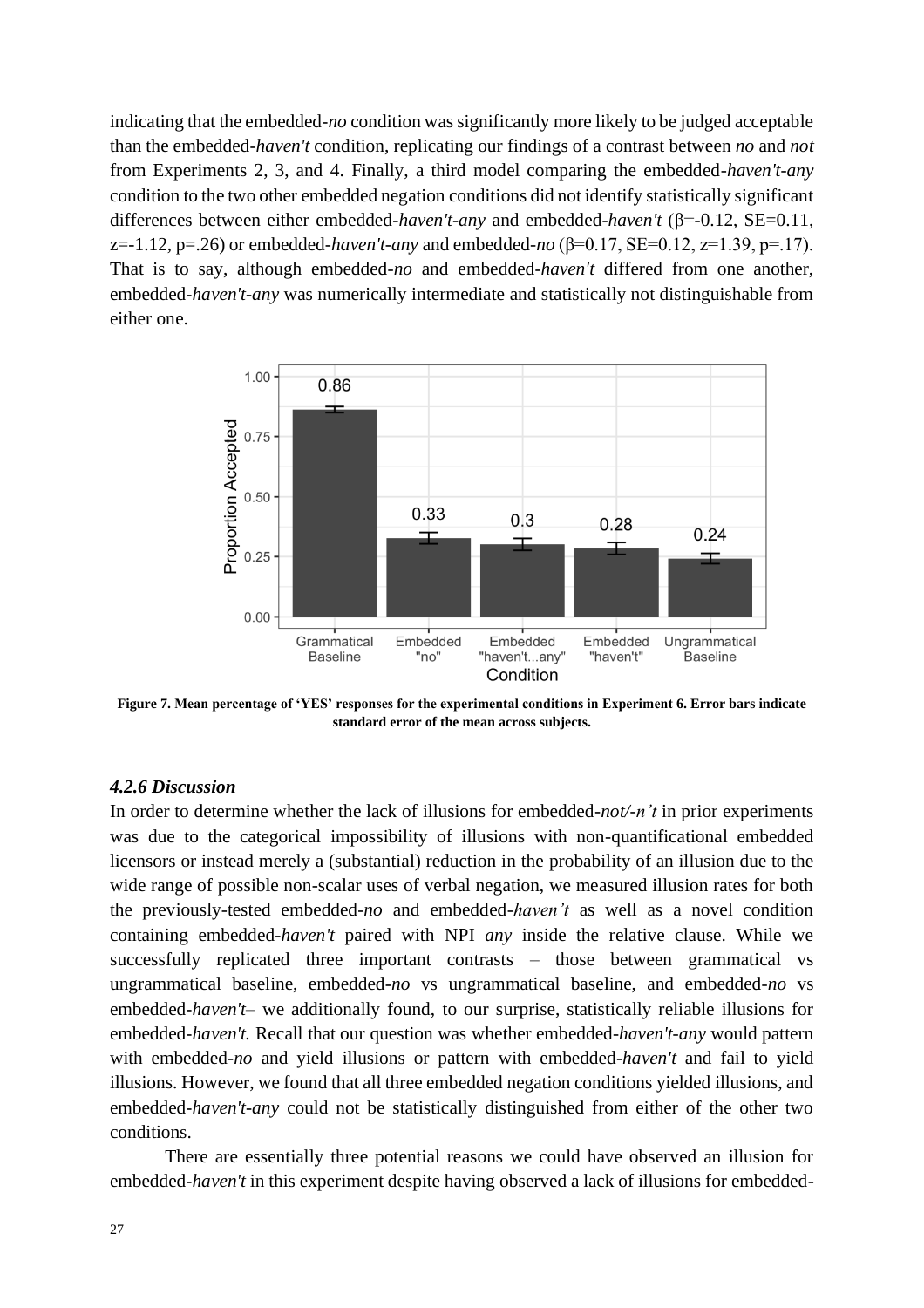*not/-n't* in Experiments 2, 3, and 4: (a) the true state of the world is that there are no illusions for embedded-*not/-n't* and the observed effect in Experiment 6 was a false positive, (b) the true state of the world is that there are illusions for embedded-*not/-n't* and the observed null effects in Experiments 2, 3, and 4 were false negatives (potentially due to insufficient statistical power), or (c) illusions sometimes arise for embedded-*not/-n't*, and they are sensitive to some factor that we inadvertently manipulated between Experiments 2-4 and Experiment 6. We address each of these possibilities in turn.

If the observed illusion for embedded-*not/-n't* in Experiment 6 is a false positive, the take-aways are clear: we observed an illusion for embedded-*haven't-any*, contrary to the predictions of the scope miscalculation hypothesis and consistent with the predictions of the scalar alternatives hypothesis.

In order to address the possibility that the lack of illusions for embedded-*not/-n't* in Experiments 2, 3, and 4 were false negatives, we conducted power analyses. We estimate the effect size of the illusion for embedded-*not/-n't* at β=0.3, as this was the observed effect size in Experiment 6. Power analysis conducted using simr (Green & MacLeod 2016) revealed that Experiments 2, 3, and 4 had only between 15% and 20% power to detect an effect size of  $\beta$ =0.3. Note that this does not mean that Experiments 2-4 were simply "under-powered experiments". They were designed to detect illusion effects of the size typically observed for embedded-*no*  (for which the observed  $\beta$  is routinely above 1.0), and for this they were adequately powered. Thus, we cannot rule out the possibility that there are illusions for embedded-*not/-n't* with a small ( $\beta$ =0.3) effect size. Of course, this does not impact the claim that there is a contrast between embedded-*no* and embedded-*not/-n't.* As discussed above, a key difference between the scope miscalculation hypothesis and the scalar alternatives hypothesis is that the first of these treats the possibility of illusions as categorical: scope illusions (of which NPI illusions are a side effect) under this hypothesis happen for quantificational licensors and they do not happen for non-quantificational licensors. In contrast, under the scalar alternatives hypothesis, the illusion rate can be turned up or down as a function of the likelihood of scalar inferences in the relative clause. Thus, if there are small (β=0.3) illusions for embedded-*not/-n't* and larger (β=0.6 to β=1.0+) illusions for embedded-*no,* this would again be consistent with the scalar alternatives hypothesis.

Finally, we address the possibility that illusions for embedded-*not/-n't* arose in Experiment 6 due to some inadvertently manipulated factor. One notable change was the shift to subject relative clauses instead of object relative clauses in Experiment 6. However, both Orth et al. (2020c) and AUTHORS (to be submitted) used subject relative clauses and observed a lack of illusions for embedded-*not/-n't* and so we do not think it likely that this is the key difference driving the observed illusions for embedded*-not/-n't* in Experiment 6*.* A more promising candidate for the critical change is the inclusion of the *haven't-any* condition. It is possible that over the course of the experiment, participants adjust their interpretations based on other stimuli they have seen. Under the scalar alternatives hypothesis one such adjustment might be to interpret clauses containing *not* with respect to scalar alternatives. If this were the case, we would expect the earliest trials to show a cleaner pattern of results - illusions for embedded-*no* and embedded-*haven't-any* but not for embedded-*haven't*. The results from Experiment 6 for only the first fifth of the experiment (i.e., the first 28 trials per participant) are given in Figure 8. While this is of course a post-hoc exploratory analysis, it does appear to be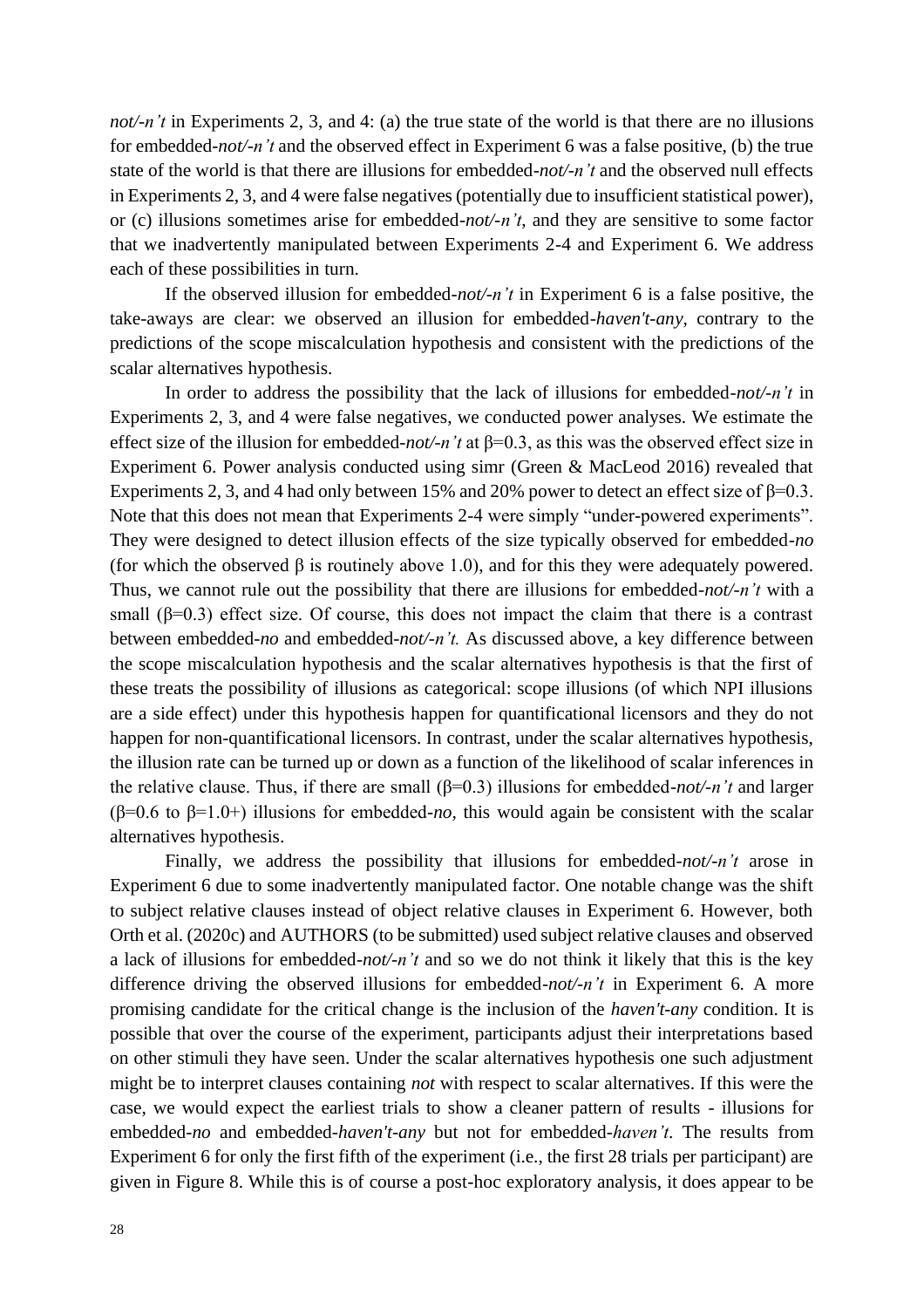the case that in early trials, illusions were observed for embedded-*no* and embedded-*haven'tany* but not for embedded-*haven't*. This pattern is consistent with the predictions of the scalar alternatives hypothesis.



**Figure 8: Mean percentage of 'YES' responses for the experimental conditions the first fifth of Experiment 6. Error bars indicate standard error of the mean across subjects.**

In sum, while we cannot definitively determine the cause of the sudden appearance of an illusion for embedded-*haven't* in Experiment 6, we find that a number of possible explanations for this finding are all more consistent with the claims of the scalar alternatives hypothesis than with those of the scope miscalculation hypothesis.

# **5 General discussion**

# *5.1 Key findings*

The evidence presented here provides a strong case for narrowing down the existing range of hypotheses on NPI illusions. In Experiments 2, 3, and 4 we established a clear contrast in the illusion profile for sentences containing embedded-*no* such as (15) compared to sentences containing embedded-*not/-n't* such as (16), as has also been shown in Orth (2020a). Based on these three Experiments, it appears that illusions arise only for embedded negative quantifiers. However, in light of our Experiment 6 findings, we might more accurately say that illusions are substantially reduced (though not necessarily absent) for sentences like (10b).

- (10) a. \*The authors [that **no** critics recommended for the award] have **ever** received acknowledgement for a best-selling novel.
	- b. \*The authors [that the critics did **not** recommend for the award] have **ever** received acknowledgement for a best-selling novel.

Experiment 4 additionally investigated the sentence-final interpretation of illusion sentences by asking participants for both an acceptability judgment and a response to a question like "Did the authors receive acknowledgements for their novels?" following sentences like (10a) and (10b). These findings reveal that although NPI-illusion sentences like (10a) are often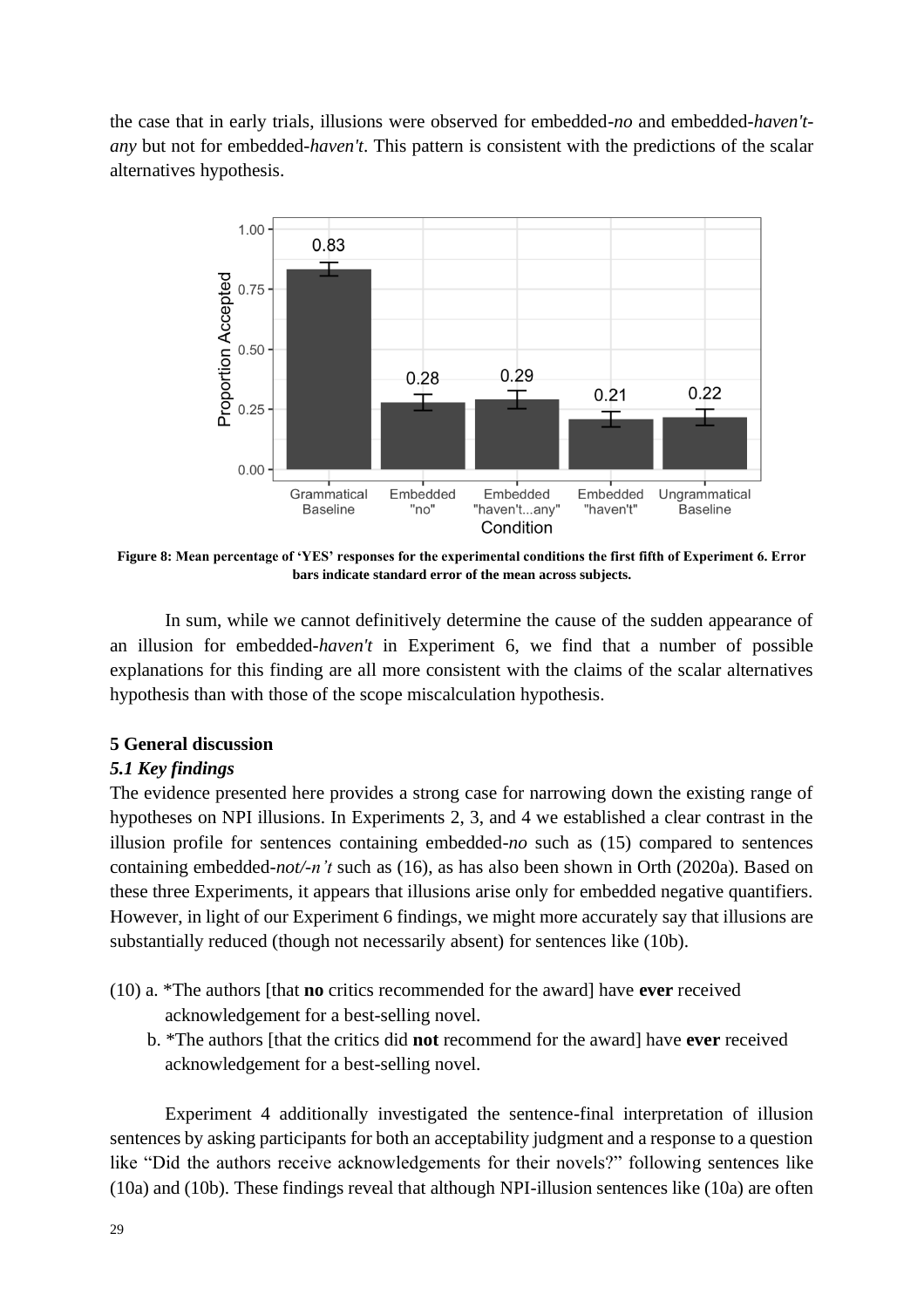understood as expressing a globally negative meaning, this interpretive error only arises once the NPI is encountered. The interpretive error is therefore not a possible cause of problems in processing the NPI, but rather a consequence.

Experiment 6 measured illusion rates for sentences like (11a-c) in order to determine whether illusions are categorically impossible for non-quantificational embedded licensors (*haven't* in b and c) or if the illusion rate can be turned up or down as a function of the clause's broader meaning. The results tentatively suggest that clause-level meanings play an important role, though we acknowledge that the surprising observation of an illusion for embedded*haven't* in this experiment complicates the interpretation of the results.

(11) a. \*The critics [that have recommended **no** authors of alternative genres] have **ever**...

- b. \*The critics [that **haven't** recommended **any** authors of alternative genres] have **ever**...
- c. \*The critics [that **haven't** recommended the authors of alternative genres] have **ever**...

...objected to mainstream literary trends.

Thus, the key critical empirical contributions are as follows: (a) verbal negation in the form of *not* or  $-n't$  yields few or no illusions, (b) erroneous globally-negative interpretations are not independently established prior to the NPI, and (c) aspects of the relative clause meaning beyond just the presence of a negative word, appear to play a role in illusions.

We additionally propose a novel explanation for the NPI illusion, in the form of the scalar alternatives hypothesis. This hypothesis assumes that the online computation of NPI licensing is not the retrieval of a negative word from memory, but rather the integration of the NPI meaning into a clause-level meaning, which is only successful when the appropriate scalar alternatives are available. The key error, then, is merely the failure to rapidly inhibit scalar alternatives to the relative clause prior to the NPI (see Muller et al. submitted for further exploration of the narrow window of vulnerability). This hypothesis attributes the contrast between *no* and *not* as embedded licensors to differences in the alternatives they evoke. It additionally predicts that when embedded-*not/-n't* is contained in a scalar-alternatives-evoking clause it should behave similarly to *no* with respect to illusions, which we find tentative support for in Experiment 6. We note, however, that while the hypothesis does not make especially strong predictions with respect to sentence-final interpretation, our Experiment 4 finding that majority of illusion trials are interpreted as if the main clause were negative is somewhat surprising under this account. If the problem resulting in the erroneous acceptance of the NPI is that the relative clause and its alternatives are still being considered as a local context, it is then not clear why the main clause's meaning is so drastically altered. We suspect that this sentence-final globally-negative interpretation is a result of reanalysis processes that attempt to reconcile an acceptable NPI with a syntactic parse that clearly represents the NPI in the main clause. Very little is known about the processes that take place from the point the NPI is encountered until a decision is made, and more work is clearly needed to determine whether this is a plausible explanation for the interpretation findings we obtain.

#### *5.2 Alternative explanations for NPI illusions*

We additionally considered three other explanations for the NPI illusion. The memory-based hypothesis (Vasishth et al. 2008) attributes illusions to partial matches in memory between a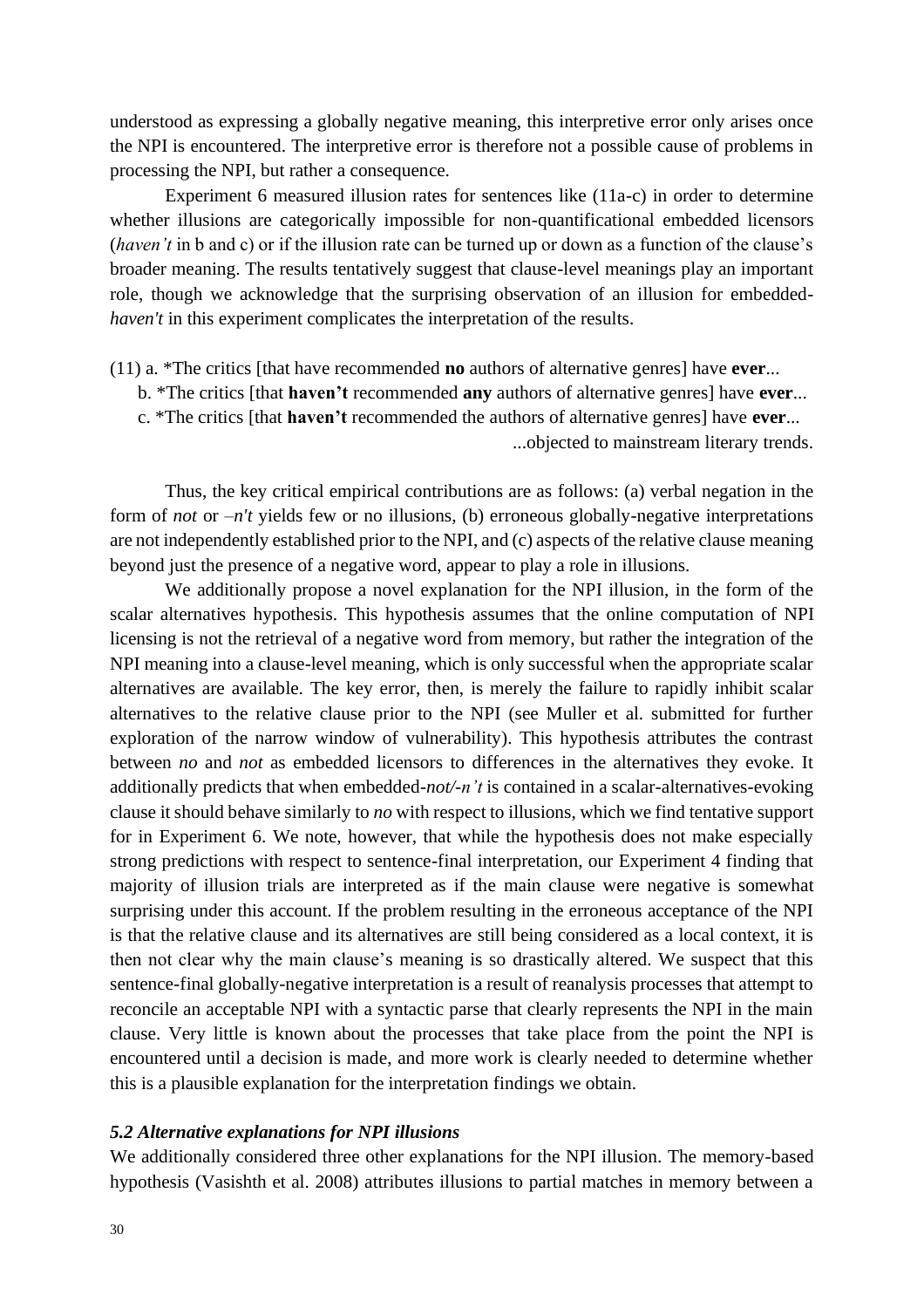set of search cues ([+negative] and [+c-command], though other feature sets are possible) and the features encoded on chunks in memory representing prior words and phrases. While this hypothesis is appealing in its generality, capturing NPI illusions, agreement attraction, and other illusion phenomena under the same mechanism, it fails to account for the specificity of the NPI illusion. That is, this hypothesis cannot explain the observed contrast between *no* and *not,* since these licensors would be encoded with the same [+negation] feature which should allow them to interfere with NPI processing.

Similarly, the pragmatic rescuing hypothesis (Xiang et al. 2013) seems to predict uniformity across embedded licensors, contrary to our findings. Recall that this hypothesis attributes illusions to erroneous inferences from (12a) to (12c), but these inferences seem equally available for relative clauses containing non-quantificational negation as in (12b).

- (12) a. The authors [that no critics recommended] have P
	- b. The authors [that the critics haven't recommended] have P
	- c. The authors [that the critics HAVE recommended] have NOT P

In fact, even the ungrammatical baseline sentences used in NPI illusion experiments (21a) could license negative contrastive inferences that would license an NPI in P (13b), since the inference arises in virtue of the restrictive relative clause, not the negative form inside the relative clause.

- (13) a. The authors [that the critics recommended] have P
	- b. The authors [that the critics have NOT recommended] have NOT P

To address this, Xiang et al. (2009) suggest that "speakers may be more likely to generate such inferences if the contrasting referents are made very salient in the discourse. Negative quantifiers can do exactly this" (Xiang et al. 2009: 53). If they are correct in asserting that negative quantifiers are critical, this could in principle explain the contrast between embedded-*no* and embedded-*not/-n't*. To support the idea that negative quantifiers make contrasting referents salient, Xiang and colleagues point to work showing that following a downward entailing quantifier, comprehenders readily accept reference with a pronoun to the complement set of the quantifier (Sanford et al. 1996). For example, *they* in (14) (examples from Sanford et al. 1996) can be understood as referring to the many football fans who did not go to the game, rather than the few who did attend (the referent of *few of the football fans* in the first sentence).

(14) Few of the football fans went to the game. They watched it on TV instead.

However, it is not clear how the possibility of reference to the complement set of a quantifier is related to the inference from (12a) to (12c), which is the critical inference for NPI illusions, under Xiang et al.'s (2013) hypothesis. The mechanism explored by Sanford and colleagues predicts that following a sentence like (15), we may expect reference to the (many) critics who declined to recommend the authors (i.e., the complement set to the downward-entailing quantifier-phrase *few critics*). This mechanism does not generate inferences to any other set of authors, only to other sets of critics. Thus, we do not find a clear prediction of a contrast between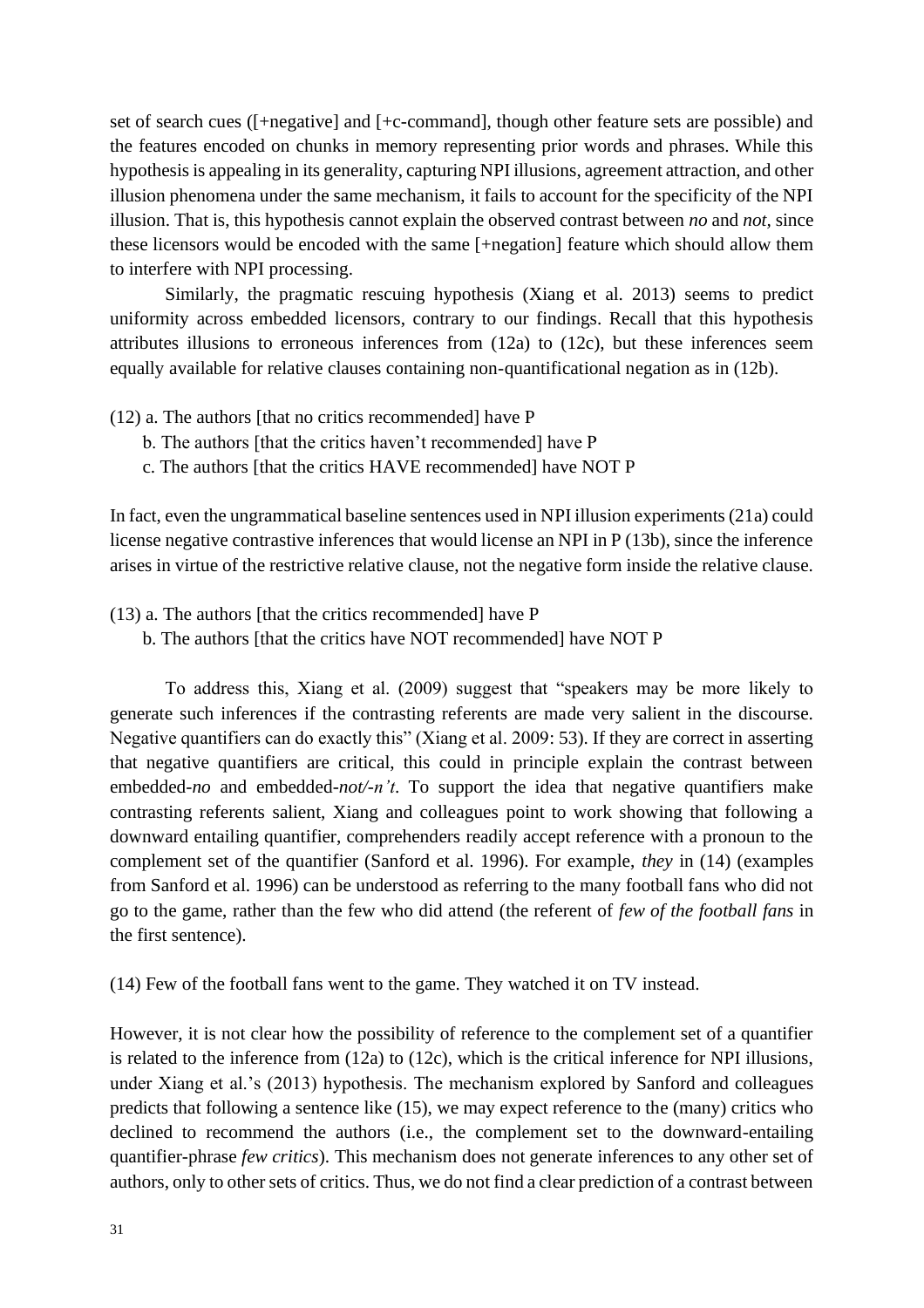quantificational and non-quantificational forms of negation under the pragmatic rescuing hypothesis.

## (15) The authors [that few critics recommended] have P

Finally, we consider two variants of a hypothesis that attributes NPI illusions to problems in correctly assigning quantifier scope, which was suggested by both de-Dios-Flores et al. (2017) and Orth et al. (2020a). The core claim of the quantifier scope hypothesis is that the negative quantifier is represented as if it takes scope over the entire main clause; given this scope assignment the NPI can be licensed. Non-quantificational forms of negation would not give rise to illusions due to their more limited scope possibilities, thus capturing the observed contrast between embedded-*no* and embedded-*not/-n't.* Note, however, that negative quantifiers are also quite limited in their scope possibilities (Liu 1990), and so the wide-scope representation that gives rise to the illusion requires a parsing procedure that is willing to temporarily ignore some scope-related constraints of the grammar. Why the scope constraints of negative quantifiers are violable but the scope constraints of other forms of negation are not violable is not obvious.

The two relevant variants of this hypothesis are one in which scope assignment is early, such that on some trials a wide-scope representation has already been established prior to the NPI, and a version in which multiple scope configurations are considered in parallel until at least the NPI position, at which point a choice is made, taking the NPI as evidence for a widescope representation. If scope assignment occurs prior to the NPI, we would expect to see interpretive consequences for the main clause regardless of whether an NPI is eventually encountered, contrary to our findings in Experiment 4. Under both versions of the hypothesis, we would expect the NPI illusion trials that are interpreted negatively to be the ones that are accepted and the trials that are interpreted positively to be the ones that are rejected. This is not what we observe in Experiment 4, but note that the finding relies on the lack of statistical significance of a two-way interaction. Both versions of the hypothesis also predict that illusions are impossible for non-quantificational forms of embedded negation, contrary to our findings in Experiment 6.

## *5.3 Aligning parsing and grammar*

We have addressed a number of competing grammatical hypotheses that aim to account for the distribution of NPIs in natural language, as well as a number of competing processing hypotheses that aim to account for the error profile of the comprehension of NPI-containing sentences. While we do not aim to choose between grammatical accounts on the basis of processing data, some brief discussion of the possible alignment between grammar and parsing is warranted. It is of course not logically necessary that the representations that guide incremental interpretation are identical to those that are licensed by the mental grammar. Notable two-system views include Bever's "quick-and-dirty" parsing strategies (1970) and Ferreira and colleagues' "good enough hypothesis" (2002). While it may be tempting to treat grammatical illusions as an obvious case of two-system processing (since the defining characteristic of illusions is the divergence between initial representations and grammaticallylicensed representations), Parker (2019) provides modeling evidence from agreement attraction showing that changes over time in the perceived grammatical status of an incoming sentence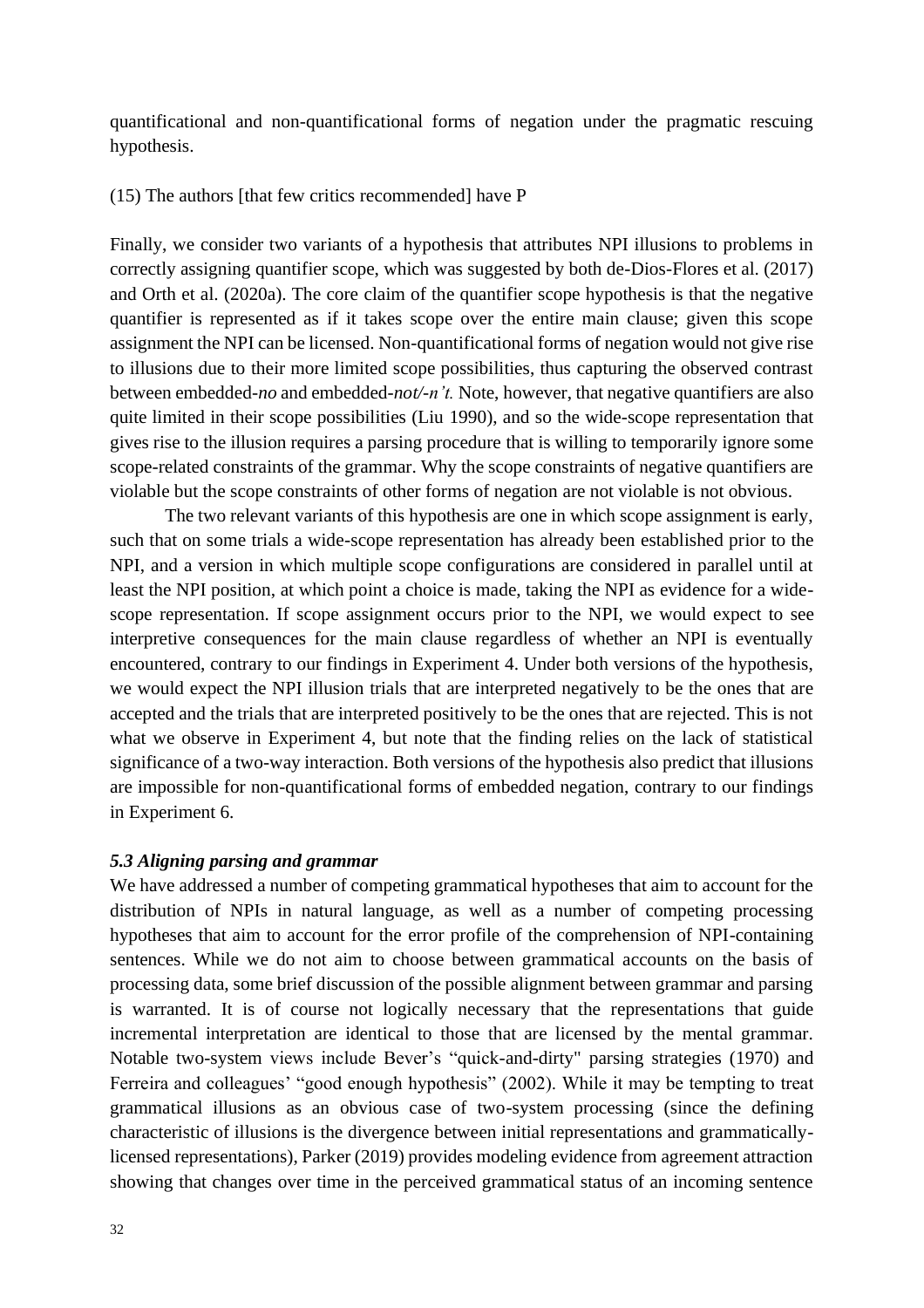are expected under both two-system and one-system accounts. In the case of NPIs we have argued for an account of illusions which relies on the present sentence's relation to scalar alternatives, invoking a particular style of grammatical explanation – namely, those in the spirit of Fauconnier (1975a, 1975b), which emphasize a critical role between the NPI and the context in which it appears. This does not, of course, rule out the possibility that an alternative grammatical proposal is preferable and the computation of scalar alternatives is a "shortcut" that allows for rapid online processing, but it is not obvious how this mechanism is more rapid or more efficient than a direct implementation of the grammar.

## **6 Conclusion**

This work proposes an alternative explanation that emphasizes the relevance of real-time semantic interpretation – specifically, the availability of scalar inferences – for the emergence of NPI illusions. This claim is largely motivated by the finding that illusions are robust for negative quantifiers but reduced or absent for non-quantificational forms of embedded negation. Importantly, this finding calls into question the previously promising hypothesis that a wide range of linguistic illusions can be explained by the properties of the memory architecture. While it is clear that memory systems are critical to language comprehension, it appears that the re-framing of NPI licensing as merely the retrieval of a prior lexical item in memory is both unfaithful to hypothesized grammars of NPIs and inconsistent with our results. We additionally review some competing hypotheses including the erroneous pragmatic licensing hypothesis and scope miscalculation hypothesis and find that they do not predict the error profile nor the interpretation patterns that we observe. The scalar alternative hypothesis proposed here allows for NPI illusions to result from the same detailed operations that are deployed during routine NPI dependency resolution. We think that this is a useful shift in our thinking about how grammatical knowledge is deployed by the parser.

#### **Data Availability/Supplementary Files**

The experimental materials, results and analysis scripts (including the supplementary analyses) for all the experiments and the corpus data can be found in the following repository: [https://osf.io/nt79x/?view\\_only=9211706032064b1fa5614a65c5b71e3a](https://osf.io/nt79x/?view_only=9211706032064b1fa5614a65c5b71e3a)

#### **Competing interests**

The authors have no competing interests to declare.

#### **References**

AUTHORS (to be submitted). The time-course of NPI illusions.

Baker, C. L. 1970. Double Negatives. *Linguistic Inquiry*. The MIT Press 1(2). 169–186.

- Barr, Dale, Roger Levy, Christoph Scheepers & Harry Tily. 2013. Random effects structure for confirmatory hypothesis testing: Keep it maximal. *Journal of Memory and Language*  68(3). 255–278. https://doi.org/10.1016/j.jml.2012.11.001
- Bever, Thomas G. 1970. The cognitive basis for linguistic structures. In John R. Hayes (ed.), *Cognition and the development of language*. New York: Wiley. 279–362.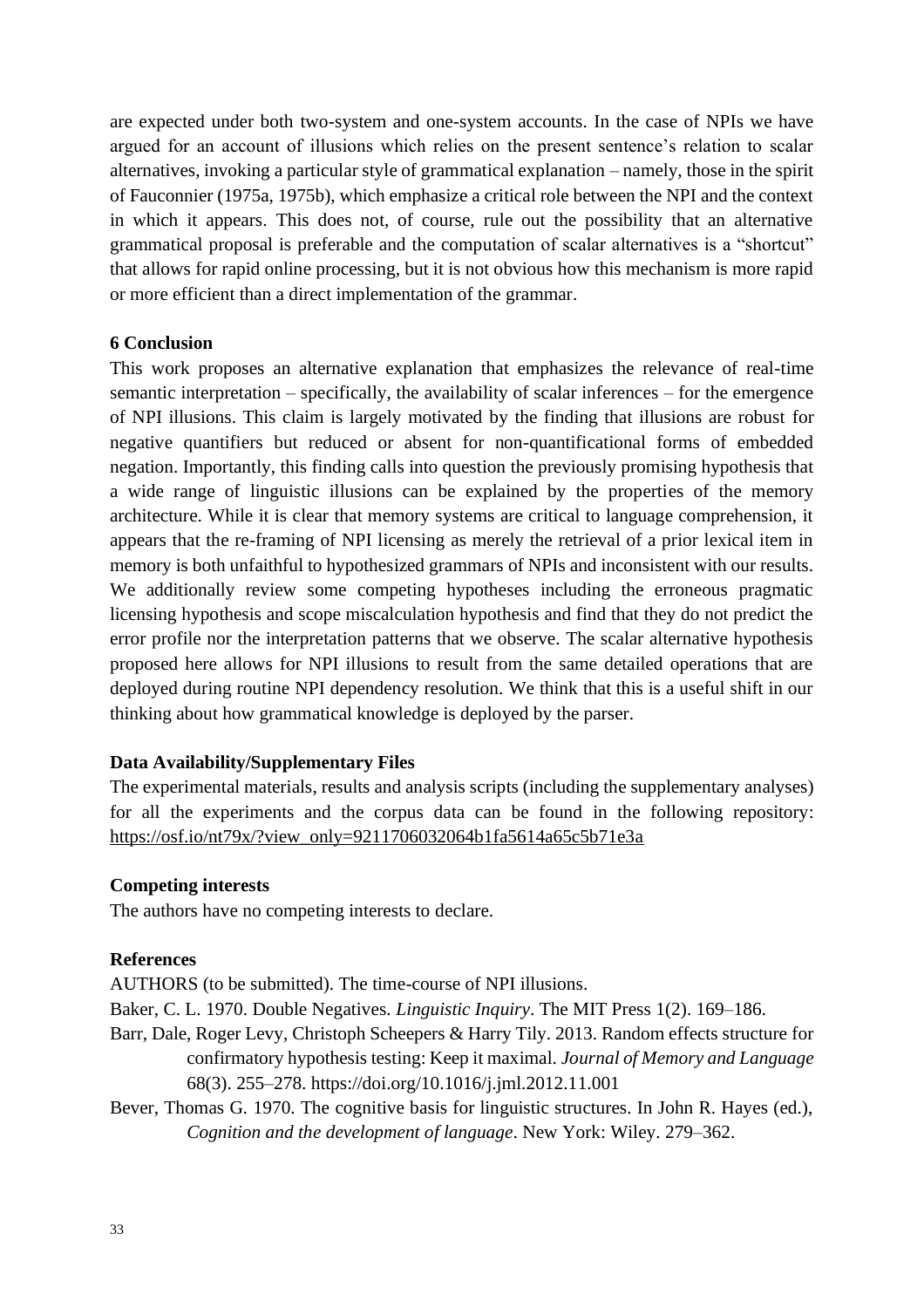- Chierchia, Gennaro. 2006. Broaden your views: Implicatures of domain widening and the 'logicality' of language. *Linguistic Inquiry* 37. 535–590. <https://doi.org/10.1162/ling.2006.37.4.535>
- Davies, Mark. 2008. The Corpus of Contemporary American English (COCA): One billion words, 1990-2019. [www.english-corpora.org/coca.](http://www.english-corpora.org/coca)
- de-Dios-Flores, Iria. 2019. Processing Sentences With Multiple Negations: Grammatical Structures That Are Perceived as Unacceptable. *Frontiers in Psychology* 10. https://doi.org/10.3389/fpsyg.2019.02346
- de Dios-Flores, Iria, Hanna Muller & Colin Phillips. 2017. Negative polarity illusions: licensors that don't cause illusions, and blockers that do. Poster presented at the CUNY Conference on Human Sentence Processing, Boston.
- Drenhaus, Heiner, Douglas Saddy & Stefan Frisch. 2005. Processing negative polarity items. When negation comes through the backdoor. In Stephan Kepser & Marga Reis (eds.), *Linguistic evidence: Empirical, theoretical, and computational perspectives*. Berlin: Mouton de Gruyter. 145–165.
- Fauconnier, Gilles. 1975a. Pragmatic Scales and Logical Structure. *Linguistic Inquiry* 6(3). 353–375.
- Fauconnier, Gilles, 1975b. Polarity and the scale principle. *Proceedings of the Chicago Linguistics Society* 11. 188-199.
- Ferreira, Fernanda, Karl G. D. Bailey & Vittoria Ferraro. 2002. Good-enough representa- tions in language comprehension. *Current Directions in Psychological Science* 11. 11–15. https://doi.org/10.1111/1467-8721.00158
- Giannakidou, Anastasia. 2006. Only, Emotive Factive Verbs, and the Dual Nature of Polarity Dependency. *Language* 82(3). 575–603. https://doi.org/10.1353/lan.2006.0136
- Green, Peter & Catriona MacLeod. 2016. simr: an R package for power analysis of generalised linear mixed models by simulation. *Methods in Ecology and Evolution*, 7(4). 493– 498. https://doi.org/10.1111/2041-210X.12504
- Hildebrandt, Luis & Matthew Husband. 2019. Quantifiers, restrictors, and illusory NPI licensing. Poster presented at the CUNY Conference on Human Sentence Processing, Boulder.
- Israel, Michael. 1997. The scalar model of polarity sensitivity. In Danielle Forget, Paul Hirschbühler, France Martineau & María Luisa Riveiro (eds.), *Negation and polarity: Syntax and Semantics*. Amsterdam/Philadelphia: John Benjamins. 209– 230. https://doi.org/10.1075/cilt.155
- Israel, Michael. 2011. Grammar of polarity: Pragmatics, sensitivity and the logic of scales. Cambridge: Cambridge University Press. <https://doi.org/10.1017/CBO9780511975288>
- Jäger, Lena, Felix Engelmann & Shravan Vasishth. 2017. Similarity-based interference in sentence comprehension: Literature review and Bayesian meta-analysis. Journal of Memory and Language, 94. 316--339. https://doi.org/10.1016/j.jml.2017.01.004
- Kadmon, Nirit & Fred Landman. 1993. Any. *Linguistics and Philosophy* 16(4). 353–422. https://doi.org/10.1007/BF00985272
- Krifka, Manfred. 1995. The semantics and pragmatics of polarity items*. Linguistic Analysis* 25(3–4). 209–257.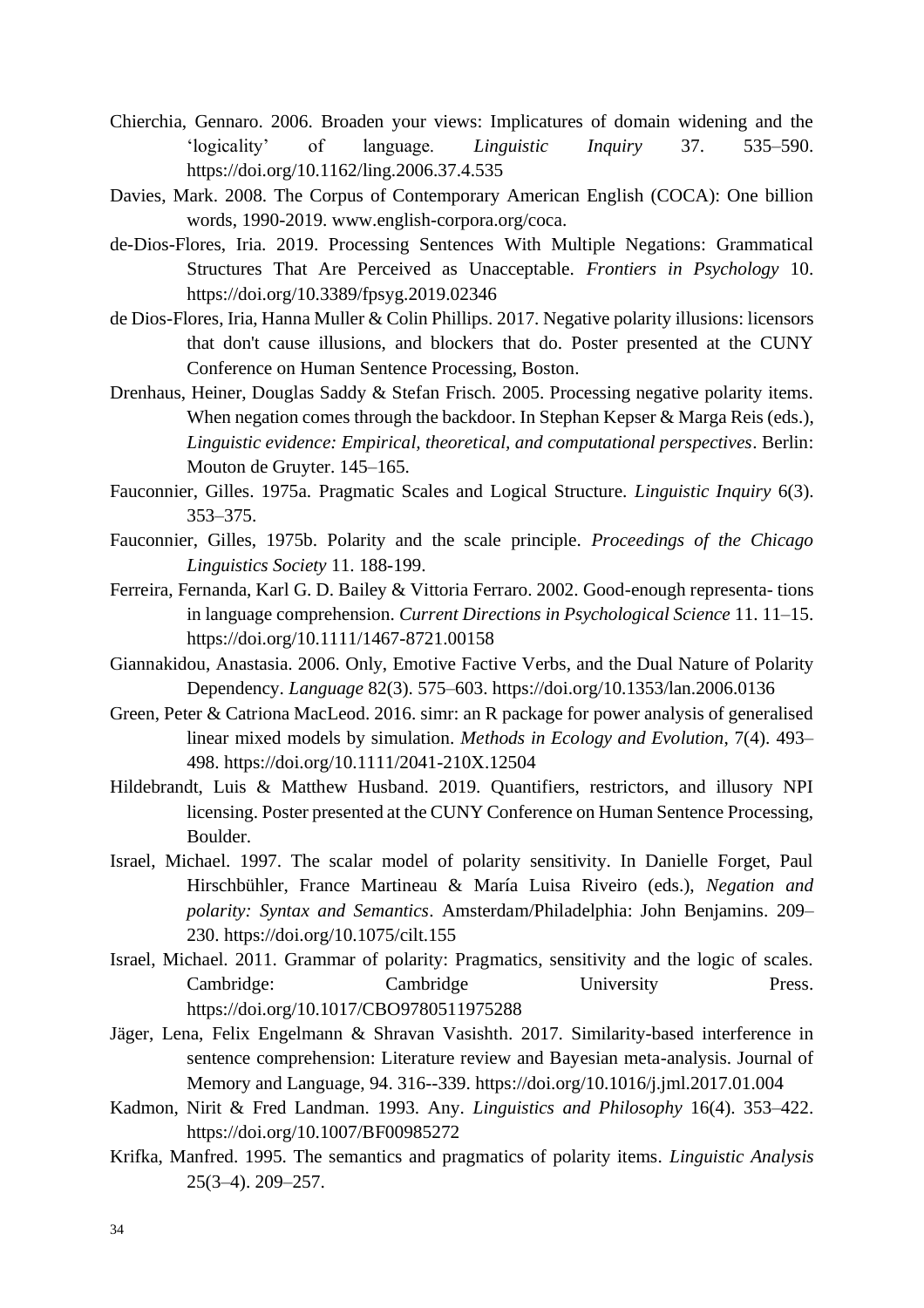- Kuznetsova, Alexandra, Per B. Brockhoff & Rune H. B. Christensen. 2017. lmerTest package: Tests in linear mixed effects models. *Journal of Statistical Software* 82(1). 1–26. https://doi.org/10.18637/jss.v082.i13
- Ladusaw, William A. 1980. Polarity Sensitivity as Inherent Scope Relations. New York: Garland Publishing.
- Ladusaw, William A. 1996. Negation and Polarity Items. In Shalom Lappin (ed.), *The Handbook of Contemporary Semantic Theory*. Oxford: Blackwell Reference. 321– 341.
- Laka, Itziar. 1994. On the syntax of negation. New York, London: Garland Publishing. https://doi.org/10.4324/9781315049465
- Lee, So Young, Aydogan Yanilmaz, Jiwon Yun & John E. Drury. 2018. The processing of Turkish and Korean NPI licensing and intrusion: ERP evidence. Poster presented at the CUNY Conference on Human Sentence Processing, Davis.
- Lewis, Richard L. & Shravan Vasishth. 2005. An activation-based model of sentence processing as skilled memory retrieval. *Cognitive Science* 29(3). 375–419. https://doi.org/10.1207/s15516709cog0000\_25
- Linebarger, Marcia C. 1987. Negative polarity and grammatical representation. *Linguistics and Philosophy* 10(3). 325–387. <https://doi.org/10.1007/BF00584131>
- Liu, Feng-hsi. 1990. Scope dependency in English and Chinese. PhD dissertation, University of California. Los Angeles: University of California.
- Mendia, Jon Ander, Ethan Poole & Brian Dillon. 2018. Spurious NPI licensing and exhaustification. *Proceedings of the 28th Semantics and Linguistic Theory Conference.* 233–250.
- Muller, Hanna, Iria de-Dios-Flores & Colin Phillips. 2019. Not (just) any licensors cause negative polarity illusions. Poster presented at the CUNY Conference on Human Sentence Processing, Boulder.
- Ng, Anne & Matthew Husband. 2017. Interference effects across the at-issue/not-at-issue divide: Agreement and NPI licensing. Poster presented at the CUNY Conference on Human Sentence Processing, Cambridge.
- Orth, Wesley, Masaya Yoshida & Shayne Sloggett. 2020a. Negative polarity item (NPI) illusion is a quantification phenomenon. *Journal of Experimental Psychology: Learning, Memory, and Cognition* 47(6), 906–947. https://doi.org/10.1037/xlm0000957
- Orth, Wesley, Masaya Yoshida & Shayne Sloggett. 2020b. Tracking the time course of NPI illusion: Why do only some appear online? Poster presented at the 33rd Annual CUNY Conference on Human Sentence Processing. Amherst.
- Orth, Wesley, Masaya Yoshida & Shayne Sloggett. 2020c. Illusions of ungrammaticality: Evidence from PPI. Poster presented at the 33rd Annual CUNY Conference on Human Sentence Processing. Amherst MA.
- Parker, Dan. 2019. Two minds are not always better than one: Modeling evidence for a single sentence analyzer. *Glossa: a journal of general linguistics* 4(1). 64. https://doi.org/10.5334/gjgl.766
- Parker, Dan & Colin Phillips. 2011. Illusory negative polarity item licensing is selective. Poster presented at the CUNY Conference on Human Sentence Processing, Stanford.